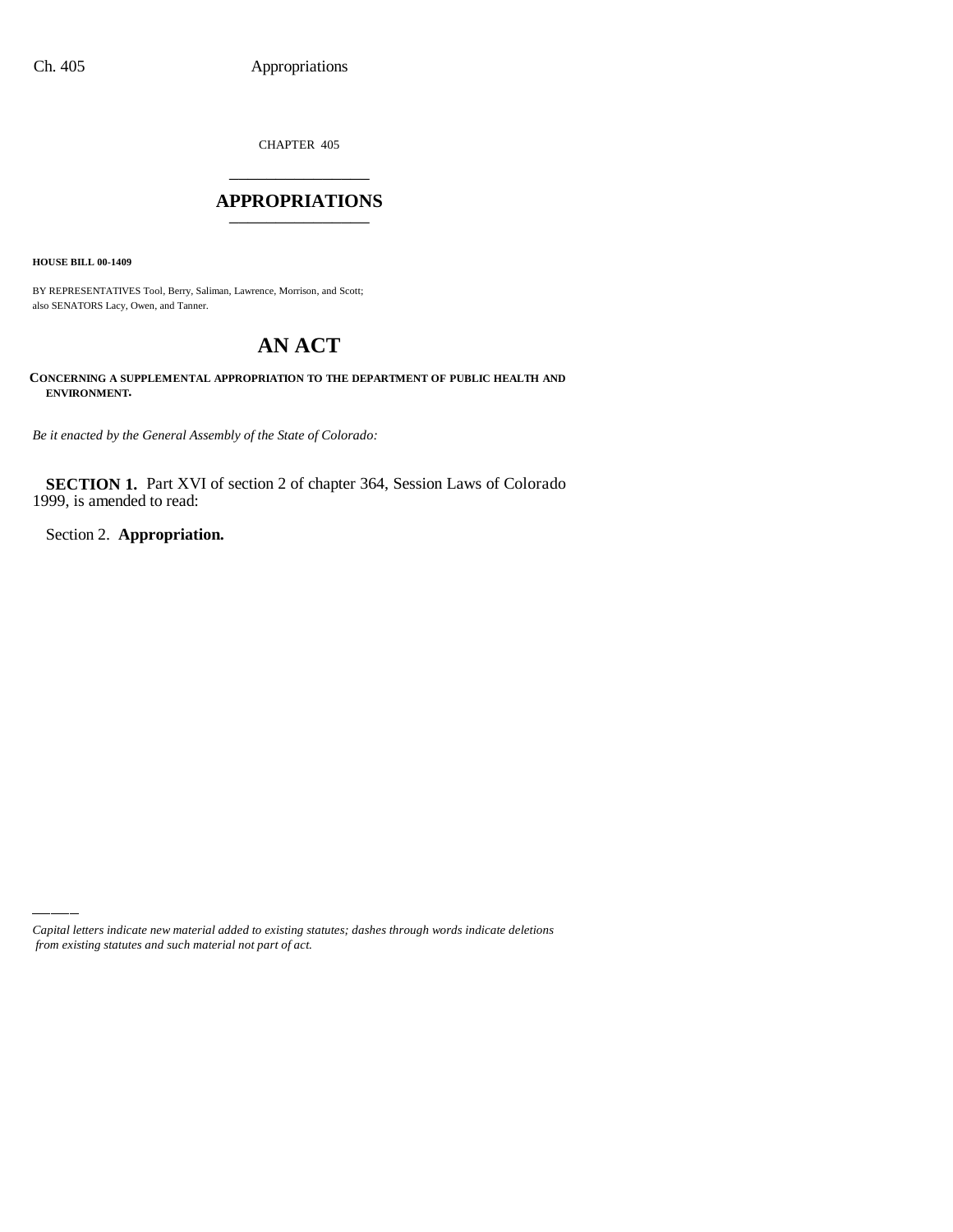|                                        |                   |                                             |                 |                | <b>APPROPRIATION FROM</b> |                        |                |  |
|----------------------------------------|-------------------|---------------------------------------------|-----------------|----------------|---------------------------|------------------------|----------------|--|
|                                        |                   |                                             |                 | <b>GENERAL</b> |                           | <b>CASH</b>            |                |  |
|                                        | <b>ITEM &amp;</b> |                                             | <b>GENERAL</b>  | <b>FUND</b>    | <b>CASH</b>               | <b>FUNDS</b>           | <b>FEDERAL</b> |  |
|                                        | <b>SUBTOTAL</b>   | <b>TOTAL</b>                                | <b>FUND</b>     | <b>EXEMPT</b>  | <b>FUNDS</b>              | <b>EXEMPT</b>          | <b>FUNDS</b>   |  |
|                                        | \$<br>\$          | \$                                          |                 | \$             | \$                        | \$                     | \$             |  |
|                                        |                   |                                             | <b>PART XVI</b> |                |                           |                        |                |  |
|                                        |                   | DEPARTMENT OF PUBLIC HEALTH AND ENVIRONMENT |                 |                |                           |                        |                |  |
| (1) ADMINISTRATION AND SUPPORT205, 206 |                   |                                             |                 |                |                           |                        |                |  |
| Personal Services                      | 3,661,155         |                                             | 356,361         |                | 86,868 <sup>a</sup>       | $3,217,926^b$          |                |  |
|                                        | $(67.0$ FTE)      |                                             |                 |                |                           |                        |                |  |
| <b>Sick and Annual Payouts</b>         | 289,900           |                                             |                 |                |                           | 289,900 <sup>b</sup>   |                |  |
|                                        | 660,363           |                                             |                 |                |                           | $660,363^b$            |                |  |
| Health, Life, and Dental               | 1,166,567         |                                             | 279,935         |                | 394,010 <sup>a</sup>      | $429,074^{\rm b}$      | 63,548         |  |
| Short-term Disability                  | 55,844            |                                             | 13,619          |                | $22,094^a$                | 17,209 <sup>b</sup>    | 2,922          |  |
| Salary Survey, Anniversary             |                   |                                             |                 |                |                           |                        |                |  |
| Increases, and Shift                   |                   |                                             |                 |                |                           |                        |                |  |
| Differential                           | 2,386,348         |                                             | 331,312         |                | 572,477 <sup>a</sup>      | $437,569^{\rm b}$      | 1,044,990      |  |
| <b>Workers' Compensation</b>           | 189,469           |                                             | 22,690          |                |                           | $166,779$ <sup>b</sup> |                |  |
| <b>Operating Expenses</b>              | 1,550,742         |                                             |                 |                |                           | 1,550,742 <sup>b</sup> |                |  |
| Legal Services for 22,534              |                   |                                             |                 |                |                           |                        |                |  |
| hours                                  | 1,191,373         |                                             | 230,599         |                | $56,200^{\circ}$          | 832,332 <sup>b</sup>   | 72,242         |  |
| Administrative Law Judge               |                   |                                             |                 |                |                           |                        |                |  |
| Services for 270 hours                 | 26,791            |                                             | 26,791          |                |                           |                        |                |  |
|                                        |                   |                                             |                 |                |                           |                        |                |  |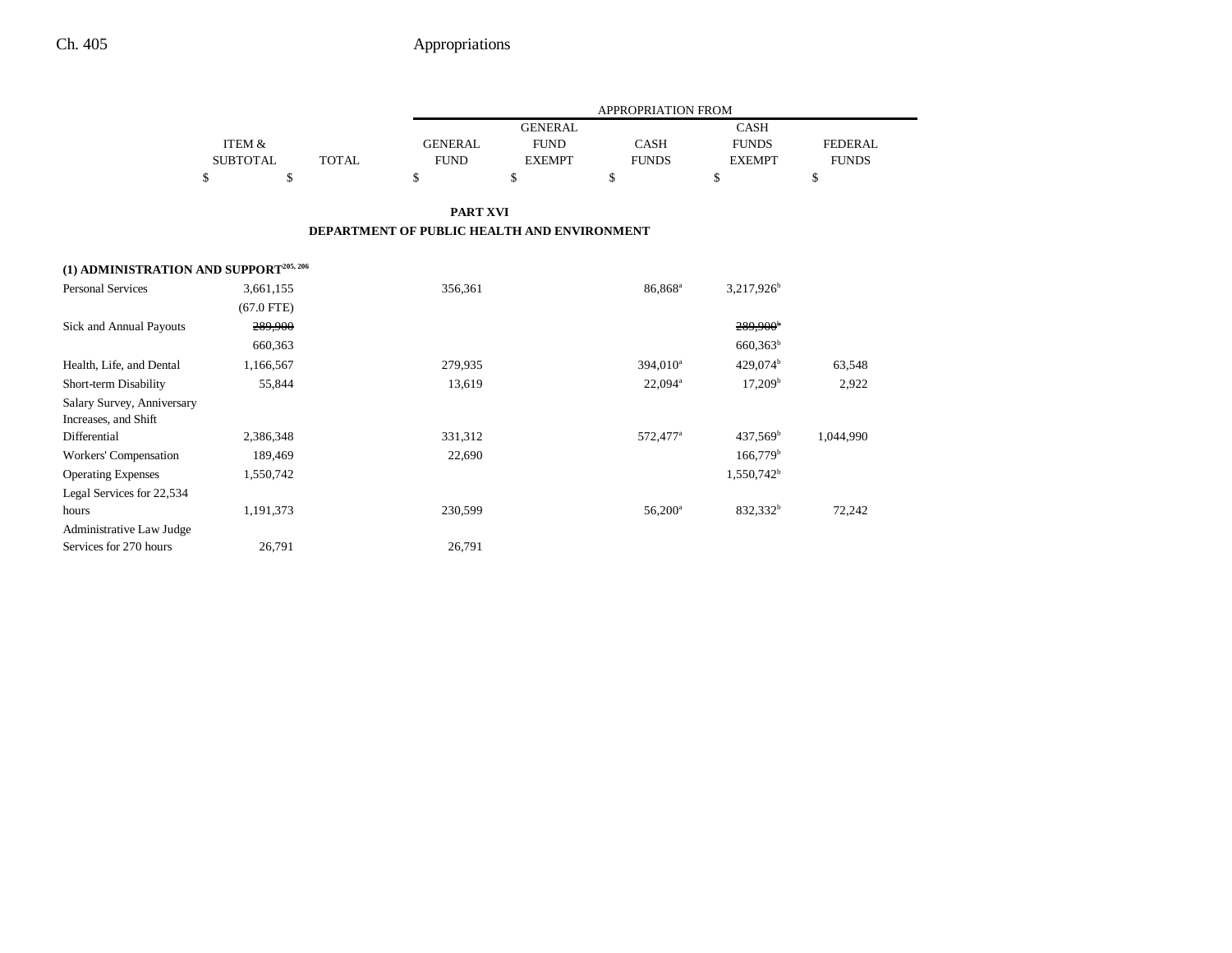| Payment to Risk                 |                |            |        |                       |                       |         |
|---------------------------------|----------------|------------|--------|-----------------------|-----------------------|---------|
| Management and Property         |                |            |        |                       |                       |         |
| Funds                           | 96,824         |            | 24,692 |                       | $72,132^b$            |         |
| <b>Vehicle Lease Payments</b>   | 305,190        |            | 81,579 | $76,441$ <sup>a</sup> | $56,432^b$            | 90,738  |
| <b>Leased Space</b>             | 4,123,066      |            | 65,799 |                       | $4,048,646^b$         | 8,621   |
| Capitol Complex Leased          |                |            |        |                       |                       |         |
| Space                           | 26,440         |            | 5,182  |                       | $21,258^b$            |         |
| Utilities                       | 257,132        |            | 31,943 |                       | $225,189^{\circ}$     |         |
|                                 | 293,423        |            | 36,234 |                       | 257,189 <sup>b</sup>  |         |
| Reimbursement for               |                |            |        |                       |                       |         |
| Members of the State Board      |                |            |        |                       |                       |         |
| of Health                       | 4,500          |            | 4,500  |                       |                       |         |
| Environmental Leadership        |                |            |        |                       |                       |         |
| and Pollution Prevention        | 728,397        |            |        | $85,455^{\circ}$      | $516,880^{\rm b}$     | 126,062 |
|                                 | $(2.0$ FTE $)$ |            |        |                       |                       |         |
| <b>Indirect Cost Assessment</b> | 139,141        |            |        | $46,647$ <sup>a</sup> | $56,067$ <sup>b</sup> | 36,427  |
|                                 |                | 16,198,879 |        |                       |                       |         |
|                                 |                | 16,605,633 |        |                       |                       |         |

<sup>a</sup> Of these amounts, \$85,455 shall be from the Pollution Prevention Fund for the Environmental Leadership and Pollution Prevention line item and \$1,254,737 shall be from various sources of cash funds.

<sup>b</sup> Of these amounts, \$10,406,656(T) \$10,809,119(T) shall be from federal and cash funds indirect cost recoveries, \$493,980 shall be from the reserves in the Environmental Leadership Pollution Prevention Revolving Fund for the Environmental Leadership and Pollution Prevention line item, \$22,900 shall be from reserves in the Pollution Prevention Fund for the Environmental Leadership and Pollution Prevention line item, \$219,213(T) shall be from Medicaid funds appropriated in the Department of Health Care Policy and Financing, and \$795,386 shall be from various sources of cash funds exempt.

#### **(2) CENTER FOR HEALTH AND ENVIRONMENTAL INFORMATION**

**(A) Health Statistics and Vital Records**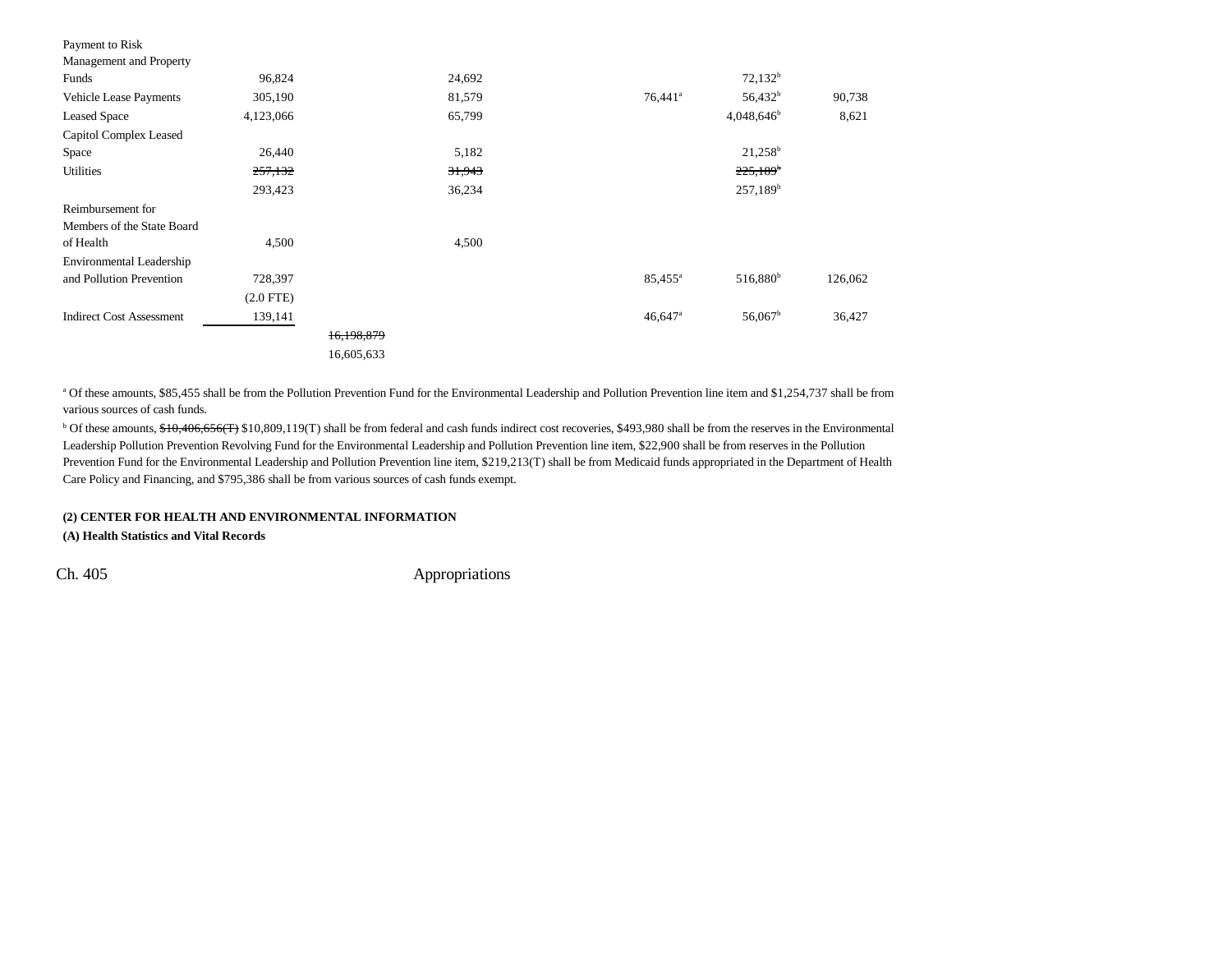|                                                                                                                    |                                      |              |                               |                                                | APPROPRIATION FROM     |                                              |                                |
|--------------------------------------------------------------------------------------------------------------------|--------------------------------------|--------------|-------------------------------|------------------------------------------------|------------------------|----------------------------------------------|--------------------------------|
|                                                                                                                    | <b>ITEM &amp;</b><br><b>SUBTOTAL</b> | <b>TOTAL</b> | <b>GENERAL</b><br><b>FUND</b> | <b>GENERAL</b><br><b>FUND</b><br><b>EXEMPT</b> | CASH<br><b>FUNDS</b>   | <b>CASH</b><br><b>FUNDS</b><br><b>EXEMPT</b> | <b>FEDERAL</b><br><b>FUNDS</b> |
|                                                                                                                    | \$<br>\$                             |              | \$                            | \$                                             | \$                     | \$                                           | \$                             |
|                                                                                                                    |                                      |              |                               |                                                |                        |                                              |                                |
| <b>Personal Services</b>                                                                                           | 2,042,360                            |              |                               |                                                |                        |                                              |                                |
|                                                                                                                    | $(45.9$ FTE)                         |              |                               |                                                |                        |                                              |                                |
| <b>Operating Expenses</b>                                                                                          | 115,706                              |              |                               |                                                |                        |                                              |                                |
| <b>Indirect Cost Assessment</b>                                                                                    | 450,546                              |              |                               |                                                |                        |                                              |                                |
|                                                                                                                    | 2,608,612                            |              |                               |                                                | 1,681,294 <sup>a</sup> |                                              | 927,318 <sup>b</sup>           |
|                                                                                                                    |                                      |              |                               |                                                |                        |                                              |                                |
| <sup>a</sup> This amount shall be from the Vital Statistics Records Cash Fund pursuant to Section 25-2-121, C.R.S. |                                      |              |                               |                                                |                        |                                              |                                |
| $b$ Of this amount, \$115,819 shall be from the Preventive Health Services Block Grant.                            |                                      |              |                               |                                                |                        |                                              |                                |
|                                                                                                                    |                                      |              |                               |                                                |                        |                                              |                                |
| (B) Information Technology Services                                                                                |                                      |              |                               |                                                |                        |                                              |                                |
| <b>Personal Services</b>                                                                                           | 1,646,710                            |              | 762,114                       |                                                | $156,431$ <sup>a</sup> | $475,562^b$                                  | 252,603°                       |
|                                                                                                                    | $(28.5$ FTE)                         |              |                               |                                                |                        |                                              |                                |
| <b>Operating Expenses</b>                                                                                          | 473,282                              |              | 154,735                       |                                                | $22.761^a$             | 291,807 <sup>b</sup>                         | 3.979c                         |
| Purchase of Services from                                                                                          |                                      |              |                               |                                                |                        |                                              |                                |
| Computer Center                                                                                                    | 246,731                              |              | 246,731                       |                                                |                        |                                              |                                |
| <b>Information Technology</b>                                                                                      |                                      |              |                               |                                                |                        |                                              |                                |
| Asset Maintenance <sup>207</sup>                                                                                   | 477,815                              |              | 148,725                       |                                                | 125,877 <sup>a</sup>   | $173,175^{\rm b}$                            | $30,038^{\circ}$               |
| Year 2000 Projects                                                                                                 | 45,012                               |              |                               |                                                |                        | 45,012 <sup>b</sup>                          |                                |
| <b>Indirect Cost Assessment</b>                                                                                    | 121,298                              |              |                               |                                                | $35,616^a$             | $37,372^b$                                   | 48,310 <sup>c</sup>            |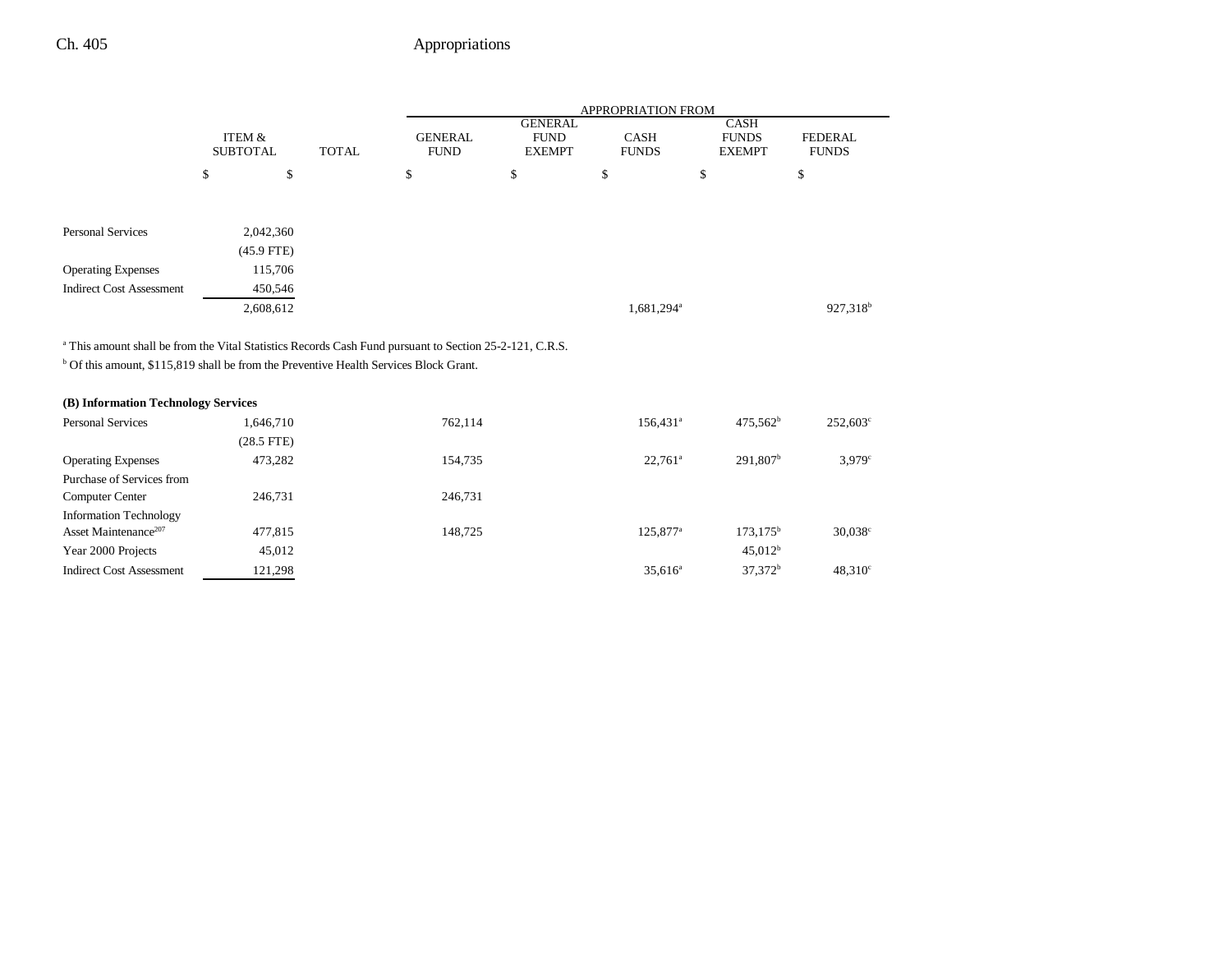#### 3,010,848

<sup>a</sup> Of these amounts, \$71,629 shall be from stationary sources fees, \$69,024 shall be from hazardous materials and waste management, \$24,937 shall be from laboratory fees, \$14,281 shall be from vital records fees, \$5,918 shall be from radiation control fees, \$1,543 shall be from artificial tanning fees, \$9,378 shall be from the Food Protection Cash Fund, and \$143,975 shall be from various sources of cash funds.

<sup>b</sup> Of these amounts, \$877,206(T) shall be from indirect cost recoveries, \$37,400(T) shall be from Medicaid funds appropriated in the Department of Health Care Policy and Financing, and \$108,322 shall be from various sources of cash fund reserves .

c For informational purposes only, these amounts include \$104,225 from the U.S. Environmental Protection Agency, \$16,968 from the Women, Infant, and Children Grant, \$132,982 from the Maternal and Child Health Block Grant, and \$80,755 from various sources of federal funds.

5,619,460

#### **(3) LABORATORY AND RADIATION SERVICES**

| (A) Director's Office     |           |             |                      |                      |                   |
|---------------------------|-----------|-------------|----------------------|----------------------|-------------------|
| <b>Personal Services</b>  | 1.322.354 | 500.557     | $471.105^a$          | 133.518 <sup>b</sup> | $217.174^{\circ}$ |
|                           |           | $(9.7$ FTE) | $(9.4$ FTE)          | $(3.2$ FTE)          | $(3.7$ FTE $)$    |
| <b>Operating Expenses</b> | 111,774   | 103.598     |                      |                      | $8.176^{\circ}$   |
| Indirect Cost Assessment  | 939.502   |             | 707.532 <sup>a</sup> | 7.703 <sup>b</sup>   | 224,267           |
|                           | 2,373,630 |             |                      |                      |                   |

<sup>a</sup> Of these amounts, \$492,273 shall be from the Newborn Screening and Genetics Counseling Cash Fund, \$135,507 shall be from the Law Enforcement Assistance Fund, \$11,879 shall be from the Streptococcus Test Fund, and \$538,978 shall be from various sources of cash funds.

b Of these amounts, \$25,518(T) shall be from funds appropriated to the Water Quality Control Division, \$108,000(T) shall be from indirect cost recoveries, and \$7,703 shall be from various sources of cash funds exempt.

c Of these amounts, \$87,197 shall be from the Preventive Health Services Block Grant.

#### **(B) Laboratory Services - Chemistry and Microbiology**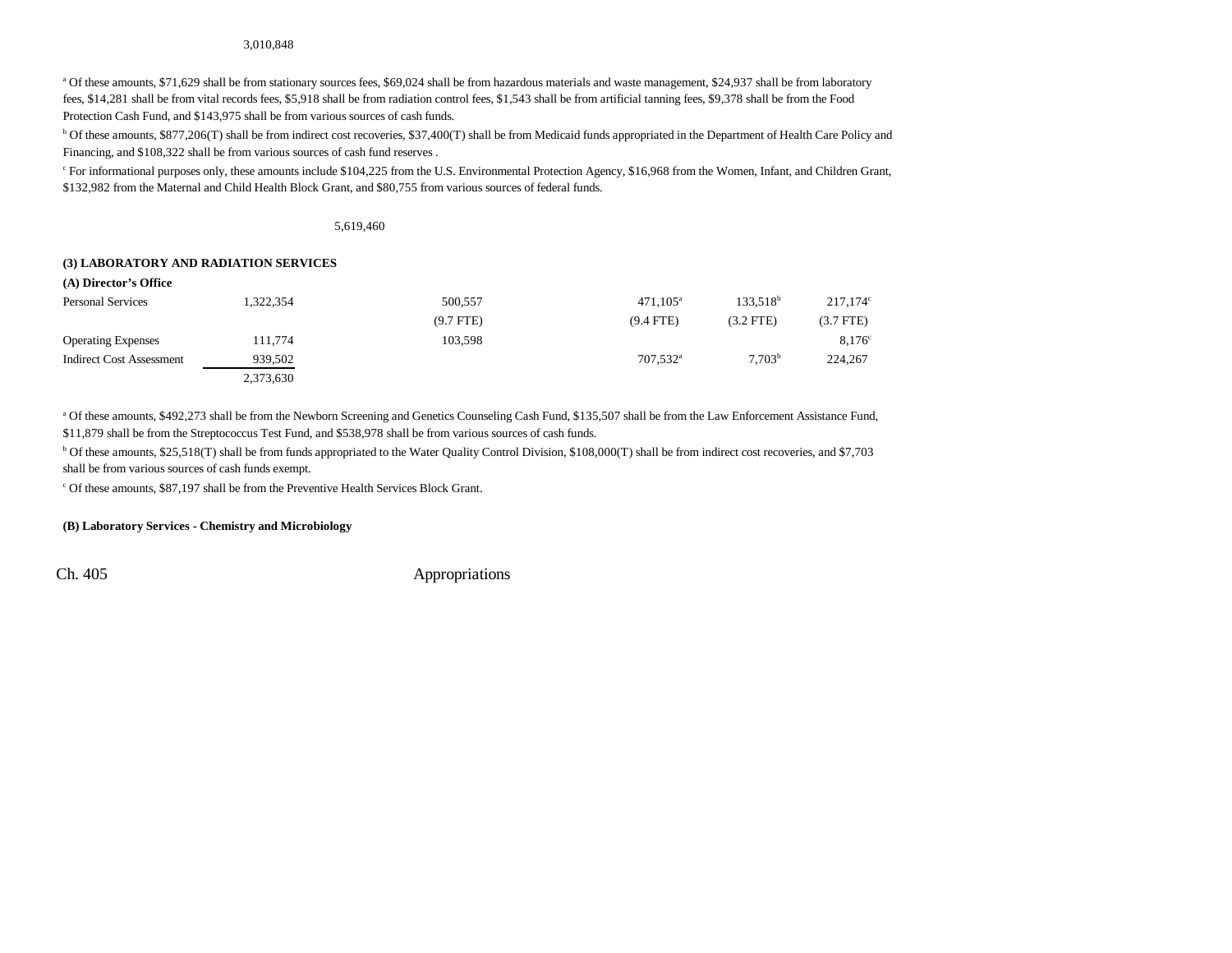|                           |                           |           |              | <b>APPROPRIATION FROM</b>     |                                                |                             |                                       |                                |  |
|---------------------------|---------------------------|-----------|--------------|-------------------------------|------------------------------------------------|-----------------------------|---------------------------------------|--------------------------------|--|
|                           | ITEM &<br><b>SUBTOTAL</b> |           | <b>TOTAL</b> | <b>GENERAL</b><br><b>FUND</b> | <b>GENERAL</b><br><b>FUND</b><br><b>EXEMPT</b> | <b>CASH</b><br><b>FUNDS</b> | CASH<br><b>FUNDS</b><br><b>EXEMPT</b> | <b>FEDERAL</b><br><b>FUNDS</b> |  |
|                           | \$                        | \$        |              | \$                            | \$                                             | đ<br>Φ                      | \$                                    | ¢<br>Φ                         |  |
| Personal Services         |                           | 2,488,605 |              | 370,719                       |                                                | 1,335,801 <sup>a</sup>      | $242,692^b$                           | 539,393                        |  |
|                           |                           |           |              | $(6.3$ FTE)                   |                                                | $(21.4$ FTE)                | $(3.4$ FTE)                           | $(8.6$ FTE $)$                 |  |
| <b>Operating Expenses</b> |                           | 1,232,572 |              | 136,969                       |                                                | 803,502 <sup>a</sup>        | $232,013^b$                           | 60,088                         |  |
|                           |                           | 3,721,177 |              |                               |                                                |                             |                                       |                                |  |

a Of these amounts, \$1,100,000 shall be from the Newborn Screening and Genetics Counseling Cash Fund and \$1,039,303 shall be from various sources of cash funds. b Of these amounts, \$235,951(T) shall be from funds appropriated to the Water Quality Control Division, \$100,857(T) shall be from indirect cost recoveries, \$88,145 shall be from reserves in the Newborn Screening and Genetics Counseling Cash Fund, and \$49,752 shall be from various sources of cash funds exempt.

| (C) Radioactive Materials and Certification |           |                |                          |            |           |
|---------------------------------------------|-----------|----------------|--------------------------|------------|-----------|
| <b>Personal Services</b>                    | 1.386.053 | 93.387         | $1.011.072$ <sup>a</sup> | $27,527^b$ | 254,067   |
|                                             |           | $(2.1$ FTE $)$ | $(17.0$ FTE)             |            | (7.0 FTE) |
| <b>Operating Expenses</b>                   | 267,699   |                | $80.810^{\circ}$         |            | 186.889   |
|                                             | .653,752  |                |                          |            |           |

a Of these amounts, \$328,416 shall be from the Law Enforcement Assistance Fund and \$763,466 shall be from the Radiation Control Fund.

b This amount shall be from reserves in the Radiation Control Fund.

#### **(D) Emergency Management208**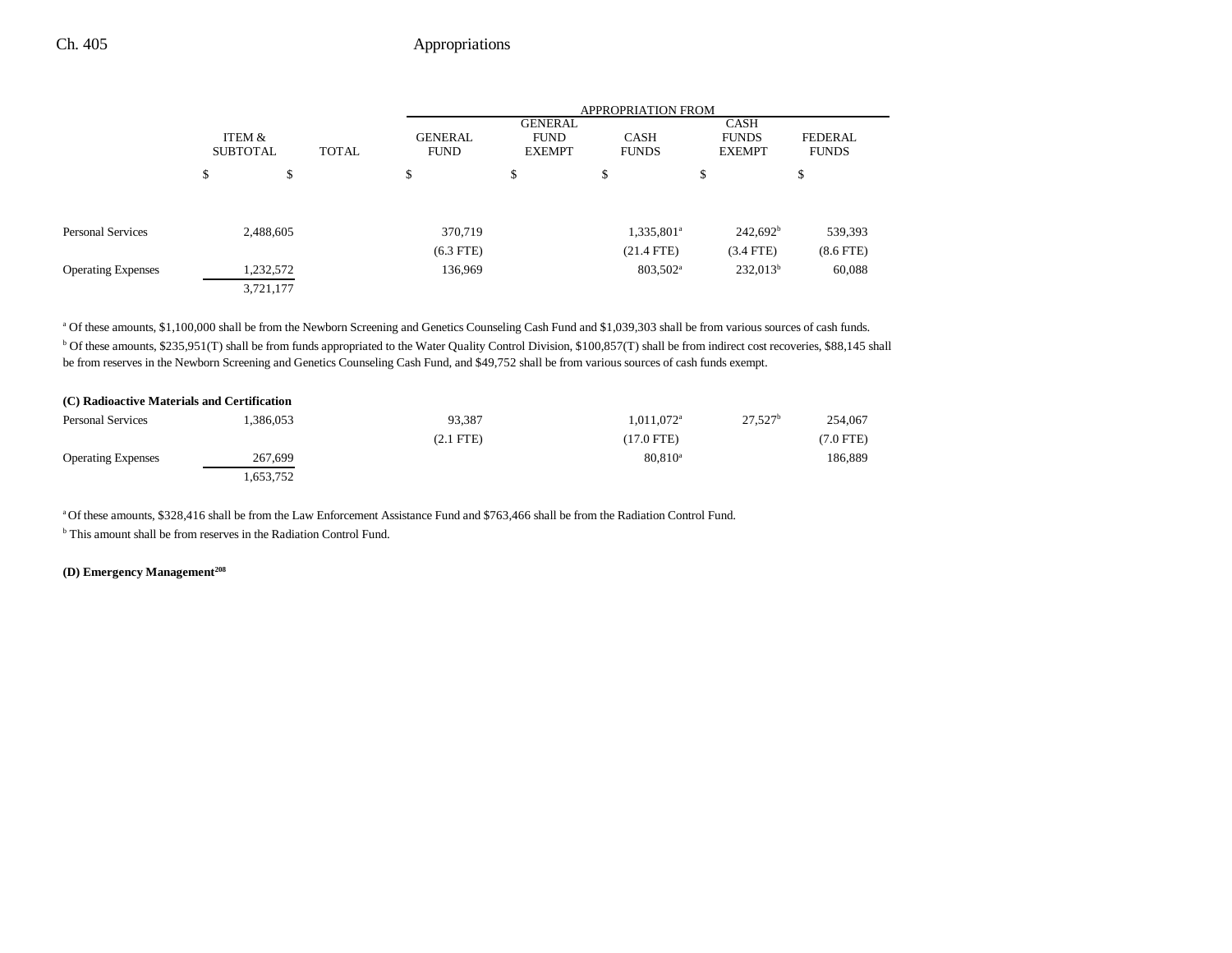| <b>Personal Services</b>                                                            | 376,760   | 77,720      | 299,040              |
|-------------------------------------------------------------------------------------|-----------|-------------|----------------------|
|                                                                                     |           | $(1.4$ FTE) | $(4.8$ FTE)          |
| <b>Operating Expenses</b>                                                           | 66,033    | 1,500       | 64,533               |
|                                                                                     | 442,793   |             |                      |
|                                                                                     |           |             |                      |
|                                                                                     |           | 8,191,352   |                      |
| (4) LOCAL HEALTH SERVICES                                                           |           |             |                      |
| Public Health Nurses in                                                             |           |             |                      |
| areas not served by local                                                           |           |             |                      |
| health departments                                                                  | 999,600   | 801,347(M)  | 198,253 <sup>a</sup> |
| <b>Environmental Health</b>                                                         |           |             |                      |
| Specialists in areas not                                                            |           |             |                      |
| served by local health                                                              |           |             |                      |
| departments                                                                         | 250,749   | 250,749     |                      |
| Local, District, and Regional                                                       |           |             |                      |
| Health Department<br>Distributions pursuant to                                      |           |             |                      |
| Section 25-1-516, C.R.S.                                                            | 4,761,638 | 4,761,638   |                      |
| <b>Indirect Cost Assessment</b>                                                     | 3,390     |             | $3,390^a$            |
|                                                                                     |           | 6,015,377   |                      |
| <sup>a</sup> These amounts shall be from the Maternal and Child Health Block Grant. |           |             |                      |
|                                                                                     |           |             |                      |
| (5) AIR QUALITY CONTROL DIVISION <sup>209, 210</sup>                                |           |             |                      |
|                                                                                     |           |             |                      |

| (A) Administration       |         |                   |               |        |
|--------------------------|---------|-------------------|---------------|--------|
| <b>Personal Services</b> | 279,239 | $113.385^{\circ}$ | $106.535^{b}$ | 59,319 |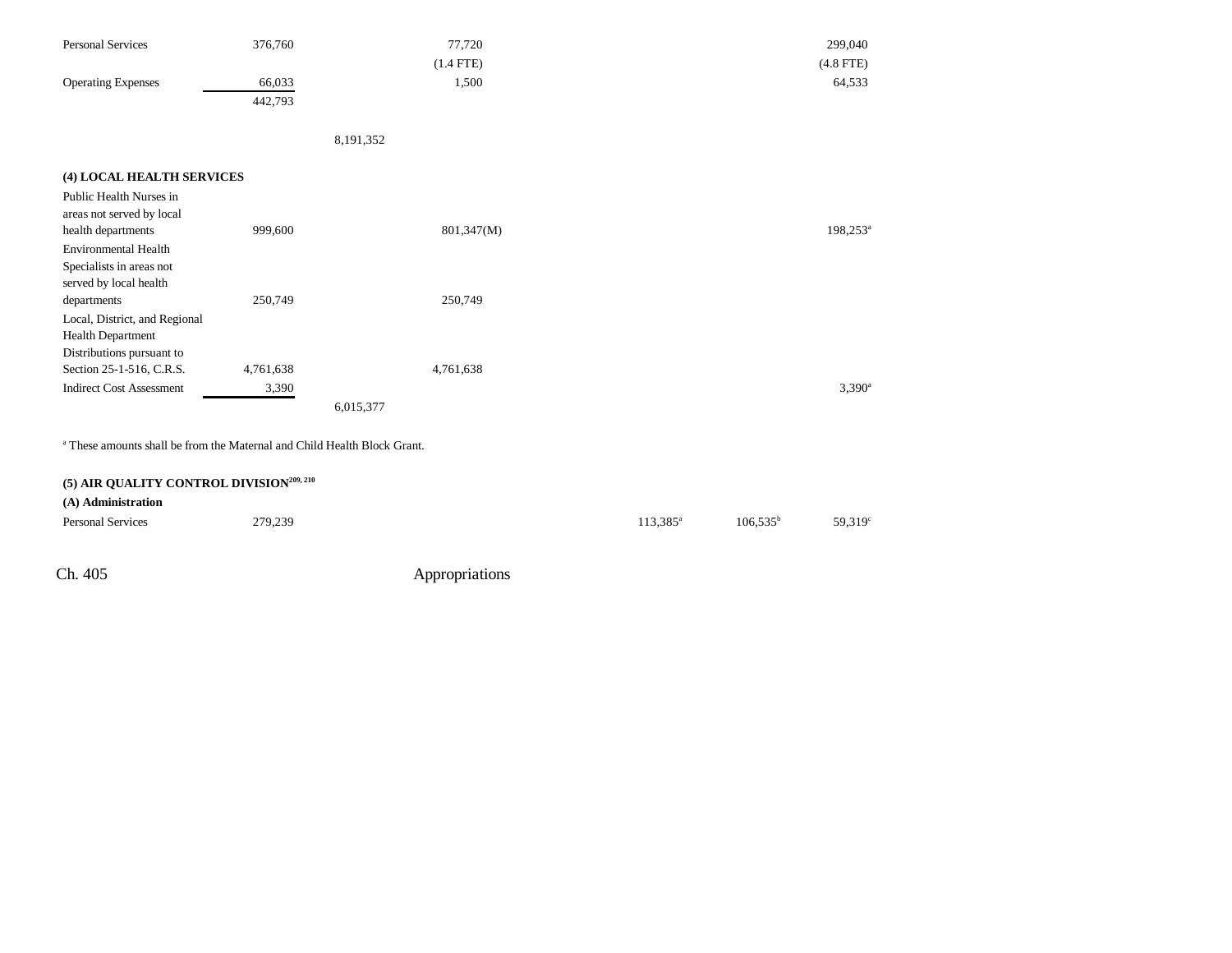|                                 |                           |              |                               |                                                | APPROPRIATION FROM          |                                       |                                |
|---------------------------------|---------------------------|--------------|-------------------------------|------------------------------------------------|-----------------------------|---------------------------------------|--------------------------------|
|                                 | ITEM &<br><b>SUBTOTAL</b> | <b>TOTAL</b> | <b>GENERAL</b><br><b>FUND</b> | <b>GENERAL</b><br><b>FUND</b><br><b>EXEMPT</b> | <b>CASH</b><br><b>FUNDS</b> | CASH<br><b>FUNDS</b><br><b>EXEMPT</b> | <b>FEDERAL</b><br><b>FUNDS</b> |
|                                 | \$<br>\$                  |              | \$                            | \$                                             | \$                          | \$                                    | Φ                              |
|                                 |                           |              |                               |                                                | $(1.6$ FTE)                 | $(1.5$ FTE)                           | $(1.4$ FTE)                    |
| <b>Operating Expenses</b>       | 10,260                    |              |                               |                                                |                             |                                       | $10,260^\circ$                 |
| <b>Indirect Cost Assessment</b> | 2,070,024                 |              |                               |                                                | $992,809$ <sup>d</sup>      | $664,361^b$                           | $412,854^{\circ}$              |
|                                 | 2,359,523                 |              |                               |                                                |                             |                                       |                                |

a This amount shall be from the Stationary Sources Control Fund.

b These amounts shall be from the Automobile Inspection and Readjustment Account of the Highway Users Tax Fund.

c These amounts are funds anticipated to be received from the U.S. Environmental Protection Agency and are reflected for informational purposes only.

d Of this amount, \$972,776 shall be from the Stationary Sources Control Fund and \$20,033 shall be from the Ozone Protection Fund.

#### **(B) Technical Services**

| (1) Air Quality Monitoring |           |                  |                           |                     |
|----------------------------|-----------|------------------|---------------------------|---------------------|
| <b>Personal Services</b>   | 1,132,957 | $89,219^{\circ}$ | $797.310(H)$ <sup>b</sup> | 246,428             |
|                            |           | $(1.6$ FTE)      | $(12.8$ FTE)              | $(5.1$ FTE)         |
| <b>Operating Expenses</b>  | 116,794   |                  | $100,007(H)$ <sup>b</sup> | 16,787              |
| <b>Local Contracts</b>     | 141.296   | $13.090^{\rm a}$ | $88.424(H)$ <sup>b</sup>  | 39,782 <sup>°</sup> |
|                            | .391,047  |                  |                           |                     |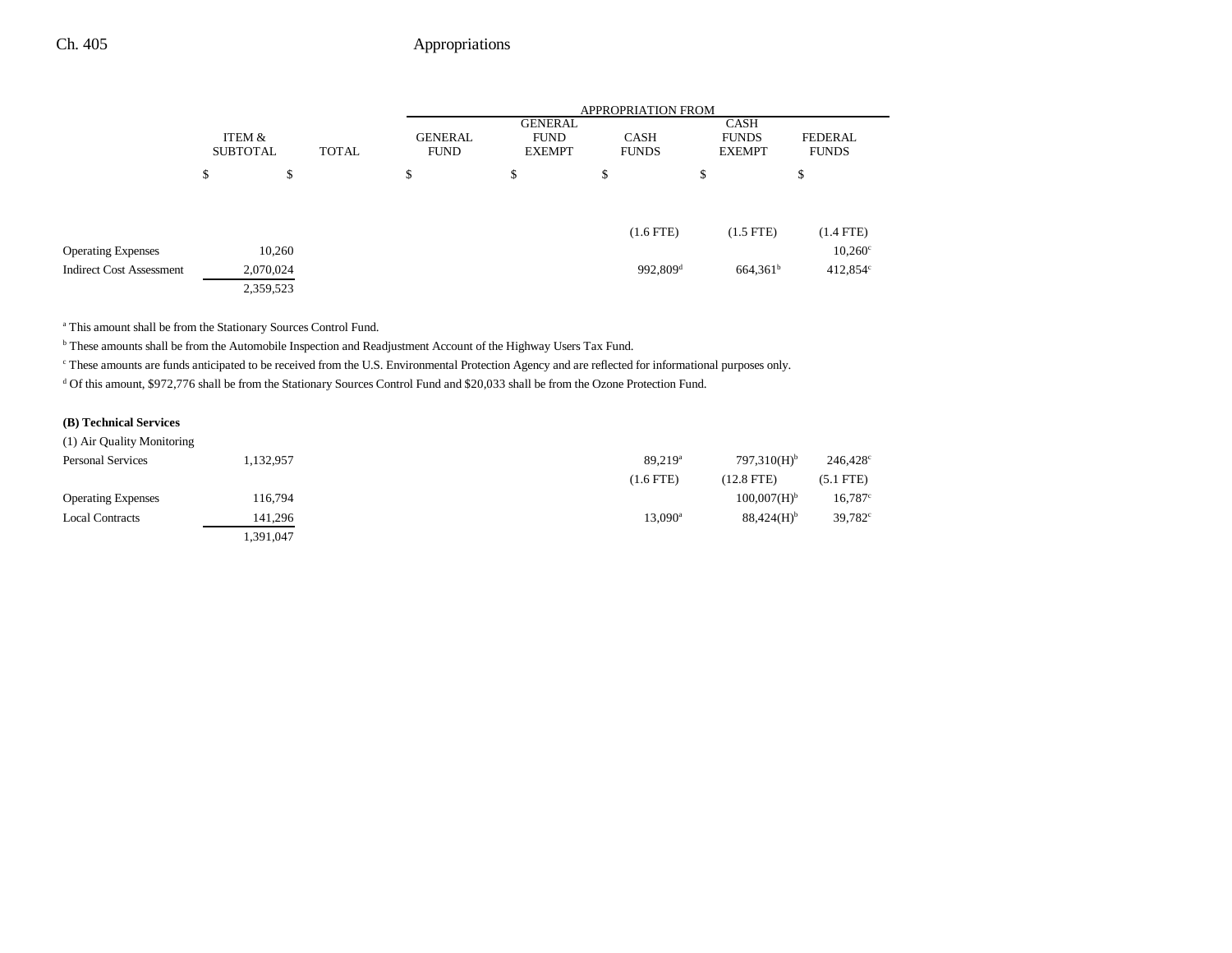a These amounts shall be from the Stationary Sources Control Fund.

b These amounts shall be from the Automobile Inspection and Readjustment Account of the Highway Users Tax Fund.

c These amounts shall be from the U.S. Environmental Protection Agency.

| (2) Modeling and Analysis |         |                     |                      |                |
|---------------------------|---------|---------------------|----------------------|----------------|
| <b>Personal Services</b>  | 459,314 | 51.808 <sup>a</sup> | 150.179 <sup>b</sup> | 257,327        |
|                           |         | $(0.9$ FTE)         | $(2.4$ FTE)          | $(4.7$ FTE $)$ |
| <b>Operating Expenses</b> | 156.701 | $13.011^a$          | $123.322^b$          | 20,368         |
|                           | 616,015 |                     |                      |                |

a These amounts shall be from the Stationary Sources Control Fund.

b These amounts shall be from the Automobile Inspection and Readjustment Account of the Highway Users Tax Fund.

c These amounts are funds anticipated to be received from the U.S. Environmental Protection Agency and are reflected for informational purposes only.

| (3) Visibility and Risk Assessment |         |                        |                     |             |
|------------------------------------|---------|------------------------|---------------------|-------------|
| <b>Personal Services</b>           | 319.215 | $190.891$ <sup>a</sup> | 56.358 <sup>b</sup> | 71.966      |
|                                    |         | $(2.8$ FTE)            | $(1.0$ FTE)         | $(1.6$ FTE) |
| <b>Operating Expenses</b>          | 30,470  |                        | 470 <sup>b</sup>    | 30,000      |
|                                    | 349,685 |                        |                     |             |

a This amount shall be from the Stationary Sources Control Fund.

**b** These amounts shall be from the Automobile Inspection and Readjustment Account of the Highway Users Tax Fund.

c These amounts are funds anticipated to be received from the U.S. Environmental Protection Agency and are reflected for informational purposes only.

#### **(C) Mobile Sources**

(1) Research and Support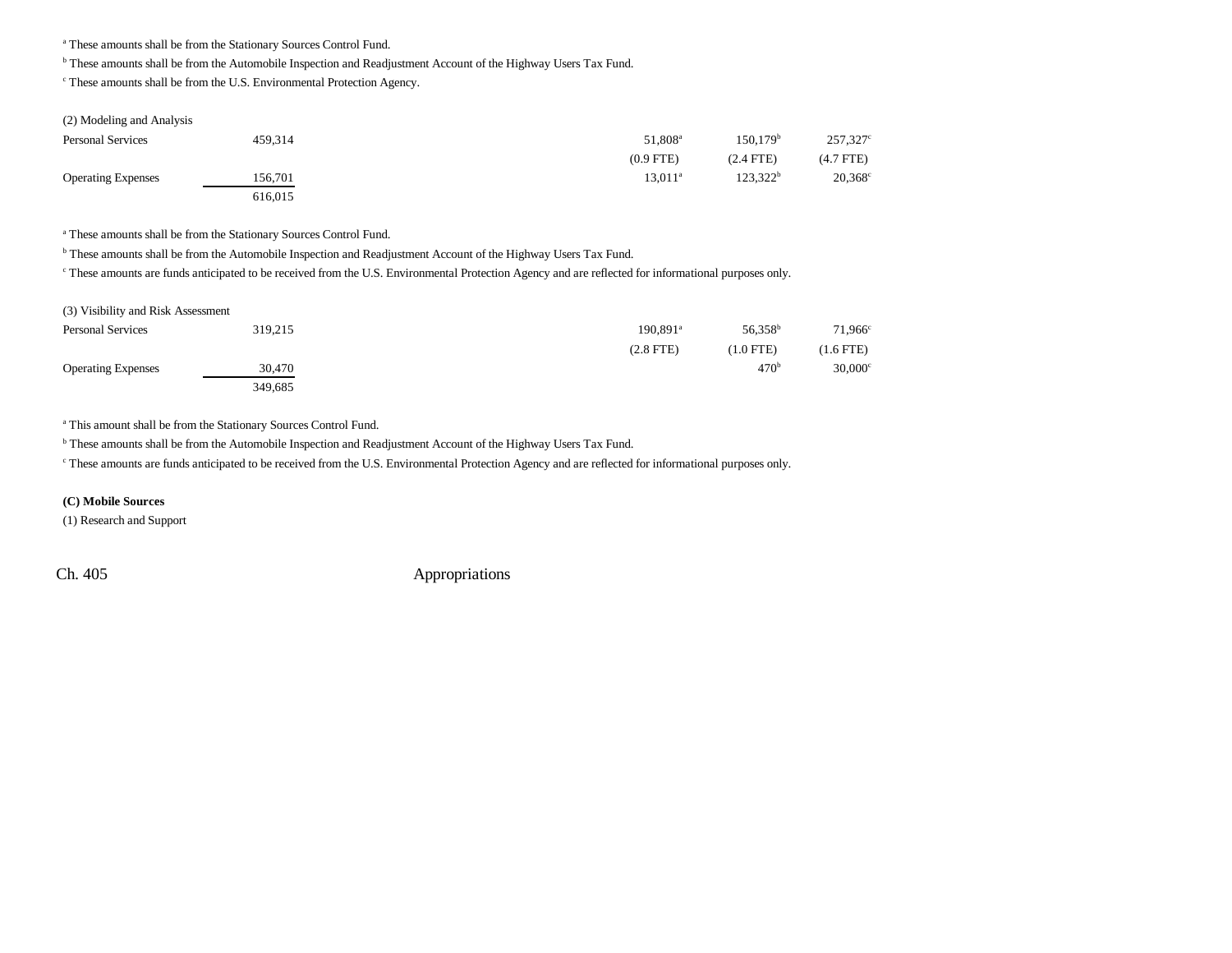|                            | ITEM &<br><b>SUBTOTAL</b><br><b>TOTAL</b> |           | <b>APPROPRIATION FROM</b>     |                                                |                             |    |                                              |                                |
|----------------------------|-------------------------------------------|-----------|-------------------------------|------------------------------------------------|-----------------------------|----|----------------------------------------------|--------------------------------|
|                            |                                           |           | <b>GENERAL</b><br><b>FUND</b> | <b>GENERAL</b><br><b>FUND</b><br><b>EXEMPT</b> | <b>CASH</b><br><b>FUNDS</b> |    | <b>CASH</b><br><b>FUNDS</b><br><b>EXEMPT</b> | <b>FEDERAL</b><br><b>FUNDS</b> |
|                            | \$                                        | \$        | \$                            | \$                                             | \$                          | \$ | \$                                           |                                |
|                            |                                           |           |                               |                                                |                             |    |                                              |                                |
| Personal Services          |                                           | 1,354,862 |                               |                                                |                             |    | $1,168,859(H)^a$                             | 186,003 <sup>b</sup>           |
|                            |                                           |           |                               |                                                |                             |    | $(18.4$ FTE)                                 | $(2.9$ FTE)                    |
| <b>Operating Expenses</b>  |                                           | 314,417   |                               |                                                |                             |    | $295,910(H)^a$                               | $18,507^{\rm b}$               |
| <b>Air Quality Studies</b> |                                           | 54,698    |                               |                                                |                             |    | $26,283^{\circ}$                             | 28,415                         |
|                            |                                           | 1,723,977 |                               |                                                |                             |    |                                              |                                |

<sup>a</sup> These amounts shall be from the Automobile Inspection and Readjustment Account of the Highway Users Tax Fund. OF THESE AMOUNTS, \$1,458,769 SHALL BE FROM THE AUTOMOBILE INSPECTION AND READJUSTMENT ACCOUNT OF THE HIGHWAY USERS TAX FUND AND \$6,000 SHALL BE FROM THE STATE HIGHWAY FUND.

b These amounts shall be from the U.S. Environmental Protection Agency.

 $\textdegree$  This amount shall be from gifts, grants, and donation pursuant to Section 25-1-107(1)(u)(II), C.R.S.

| (2) Inspection and Maintenance |         |                      |                        |
|--------------------------------|---------|----------------------|------------------------|
| <b>Personal Services</b>       | 600,240 |                      | $600,240$ <sup>a</sup> |
|                                |         |                      | $(9.8$ FTE)            |
| <b>Operating Expenses</b>      | 37,251  |                      | $37,251$ <sup>a</sup>  |
| Diesel Inspection/             |         |                      |                        |
| Maintenance Program            | 560,556 | 172.973 <sup>b</sup> | 387.583 <sup>a</sup>   |
|                                |         | $(2.0$ FTE)          | $(5.0$ FTE)            |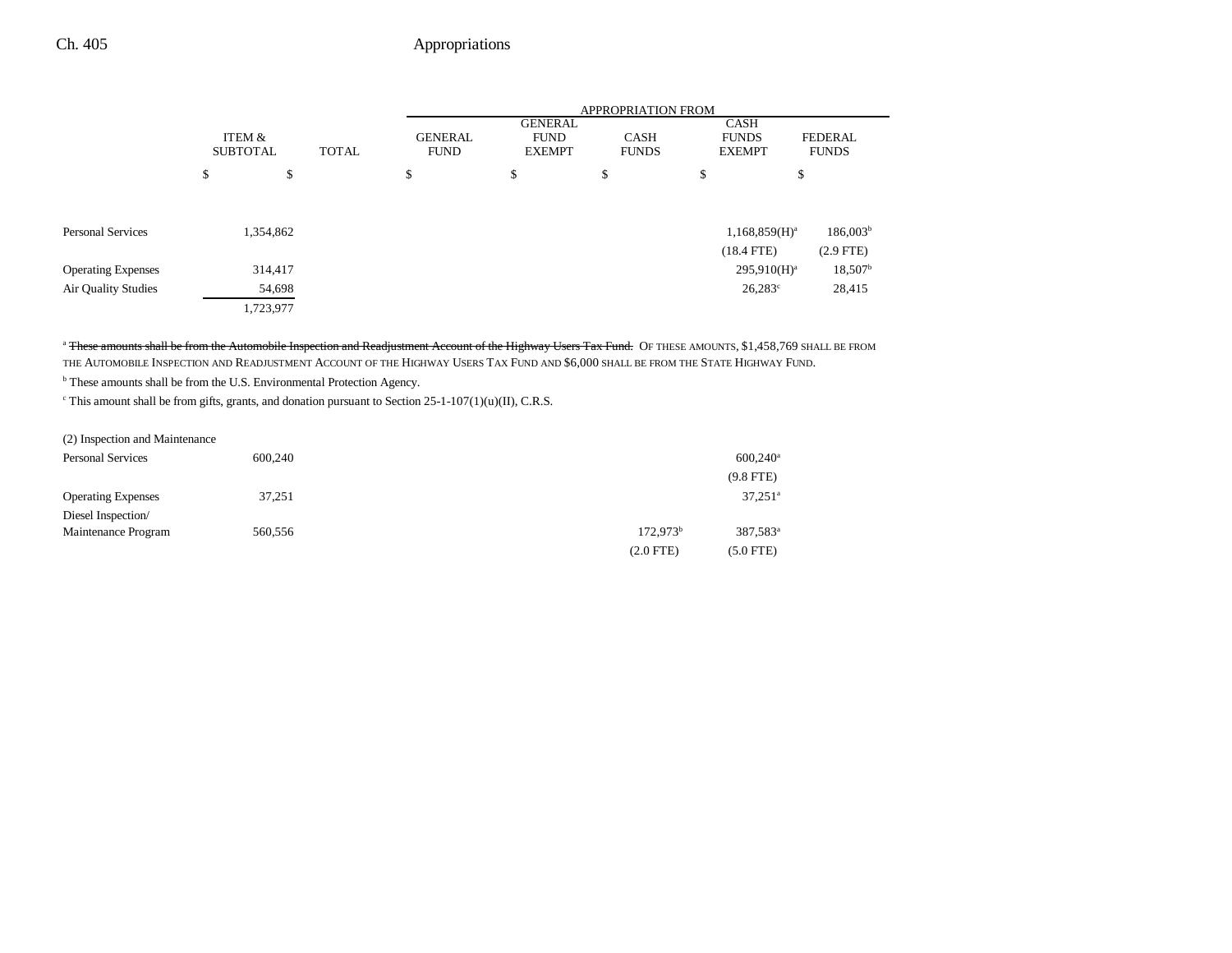| Mechanic Certification |           |                      |  |
|------------------------|-----------|----------------------|--|
| Program                | 20,060    | $20,060^{\rm b}$     |  |
|                        |           | $(0.3$ FTE)          |  |
| <b>Local Grants</b>    | 195,299   | 195,299 <sup>a</sup> |  |
|                        | 1,413,406 |                      |  |

<sup>a</sup> These amounts shall be from the Automobile Inspection and Readjustment Account of the Highway Users Tax Fund.

 $^{\rm b}$  These amounts shall be from diesel inspection and mechanic certification fees.

### **(D) Stationary Sources**

| (1) Inventory and Support Services |           |                |             |
|------------------------------------|-----------|----------------|-------------|
| <b>Personal Services</b>           | 1.324.473 | $791,280(H)^a$ | $533,193^t$ |
|                                    |           | $(11.1$ FTE)   | $(8.9$ FTE) |
| <b>Operating Expenses</b>          | 255,073   | $255,073(H)^a$ |             |
|                                    | . 579,546 |                |             |

a These amounts shall be from the Stationary Sources Control Fund.

**b** This amount shall be from the U.S. Environmental Protection Agency.

#### (2) Permits and Compliance Assurance

| <b>Personal Services</b>  | 2,427,898 | 1,799,183 <sup>a</sup> | $101.325^b$<br>527,390 |
|---------------------------|-----------|------------------------|------------------------|
|                           |           | $(30.5$ FTE)           | $(8.6$ FTE $)$         |
| <b>Operating Expenses</b> | 39,678    | $33,348^{\circ}$       | 6,330                  |
| <b>Local Contracts</b>    | 343,492   | 99.114 <sup>a</sup>    | 244,378                |
|                           | 2,811,068 |                        |                        |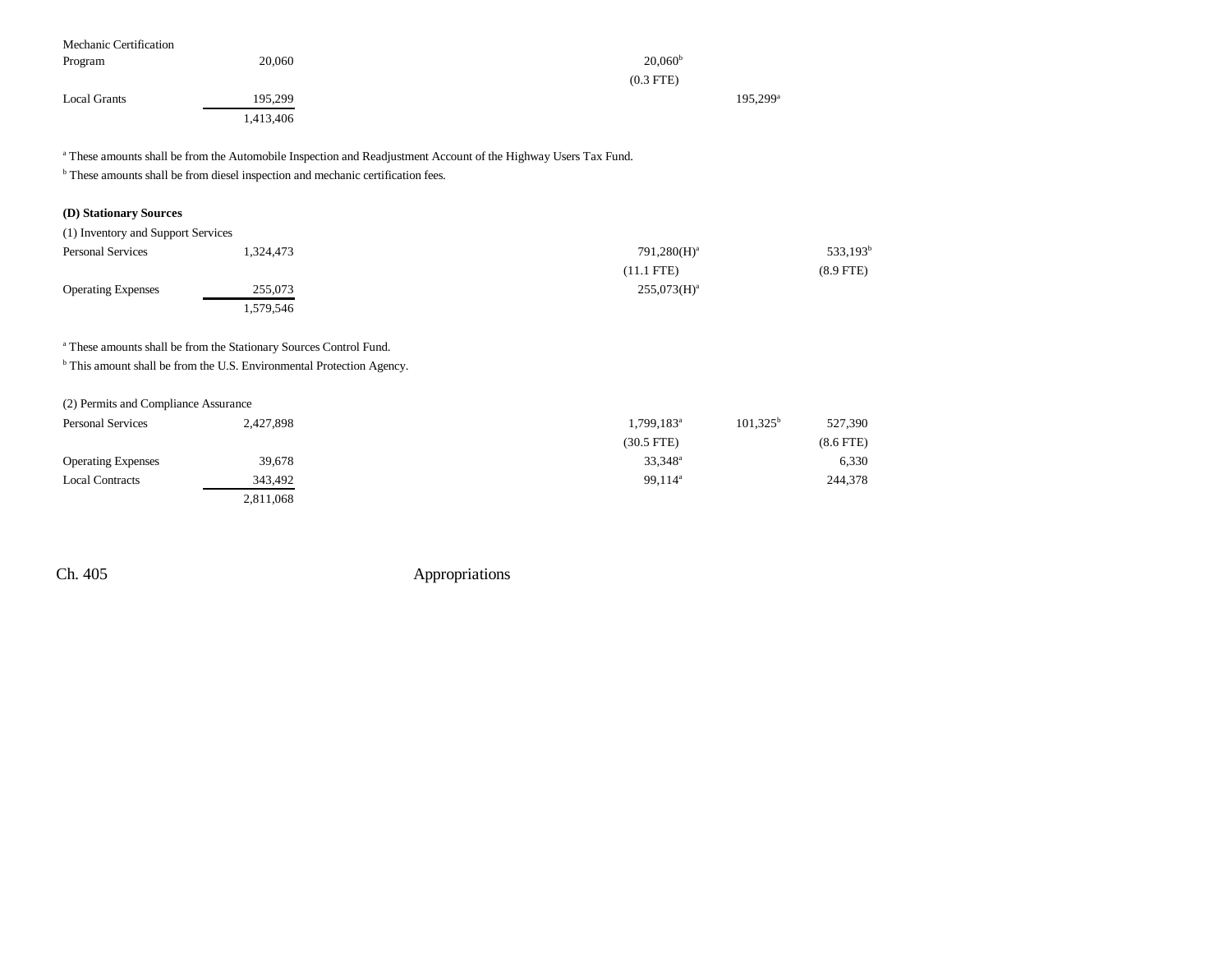|                 |              | APPROPRIATION FROM |                |              |               |                |
|-----------------|--------------|--------------------|----------------|--------------|---------------|----------------|
|                 |              |                    | <b>GENERAL</b> |              | CASH          |                |
| ITEM &          |              | <b>GENERAL</b>     | <b>FUND</b>    | CASH         | <b>FUNDS</b>  | <b>FEDERAL</b> |
| <b>SUBTOTAL</b> | <b>TOTAL</b> | FUND               | <b>EXEMPT</b>  | <b>FUNDS</b> | <b>EXEMPT</b> | <b>FUNDS</b>   |
| ሖ               |              |                    |                |              |               |                |

a These amounts shall be from the Stationary Sources Control Fund.

b Of this amount, \$86,625 shall be from reserves in the Stationary Sources Control Fund and \$14,700 shall be from cash funds exempt revenues that are from a voter-approved revenue change as a result of Amendment 14, concerning the regulation of commercial hog facilities, which was approved by voters statewide at the 1998 general election.

| (3) Hazardous and Toxic Control |         |                      |             |
|---------------------------------|---------|----------------------|-------------|
| Personal Services               | 645,011 | 516,490 <sup>a</sup> | 128,521     |
|                                 |         | $(9.1$ FTE)          | $(2.2$ FTE) |
| <b>Operating Expenses</b>       | 65,819  | $65,819^{\rm a}$     |             |
| Preservation of the Ozone       |         |                      |             |
| Layer                           | 223,957 | 162,160 <sup>b</sup> | 61.797c     |
|                                 |         | $(2.0$ FTE $)$       |             |
|                                 | 934,787 |                      |             |

<sup>a</sup> These amounts shall be from the Stationary Sources Control Fund. OF THESE AMOUNTS, \$550,324 SHALL BE FROM THE STATIONARY SOURCES CONTROL FUND AND \$31,985 SHALL BE FROM THE LEAD HAZARD REDUCTION FUND.

**b** This amount shall be from the Ozone Protection Fund.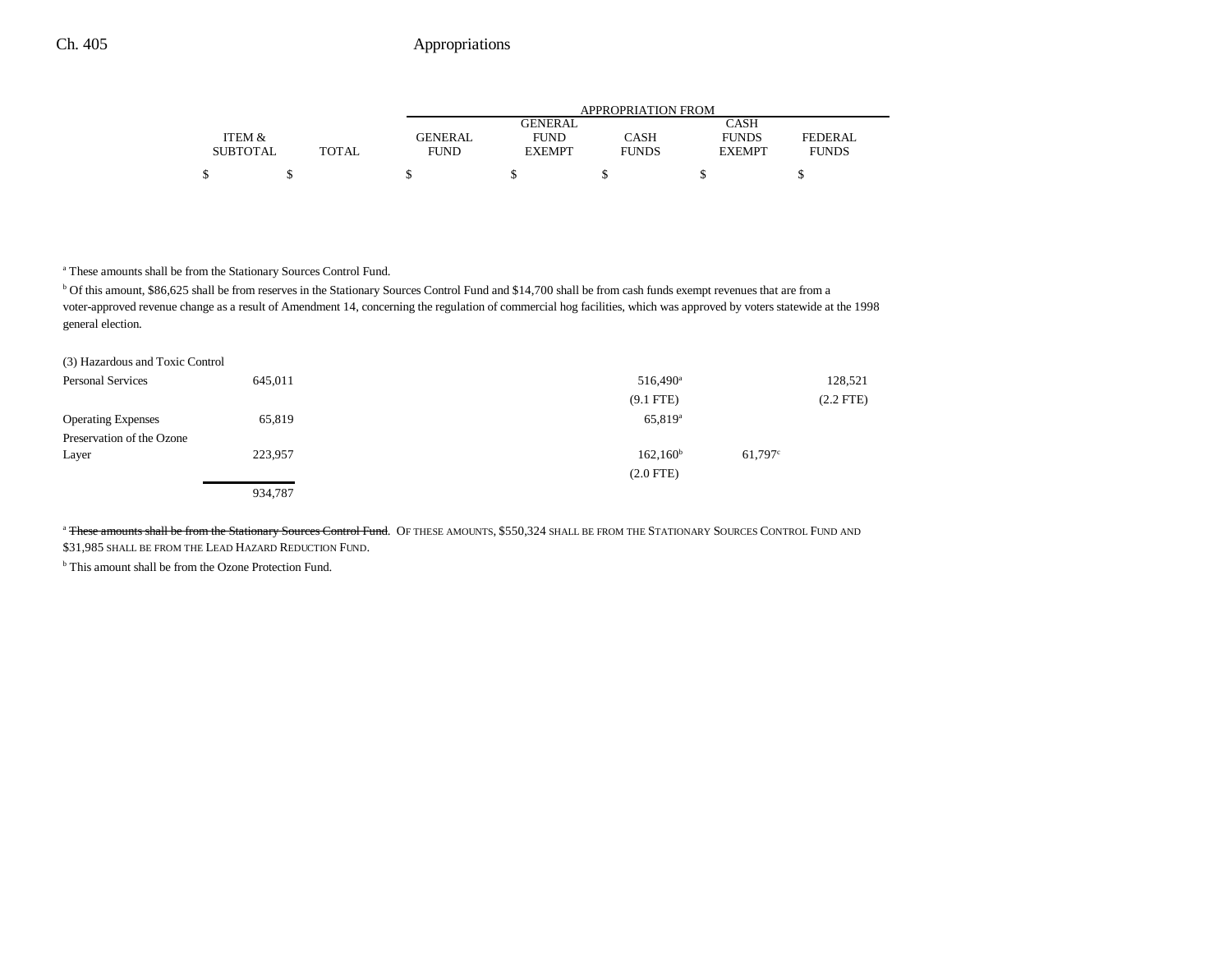c Of this amount, \$33,494 shall be from reserves in the Stationary Sources Control Fund and \$28,303 shall be from reserves in the Automobile Inspection and Readjustment Account of the Highway Users Tax Fund.

#### 13,179,054

### **(6) WATER QUALITY CONTROL DIVISION209, 210**

| (A) Administration                |           |                |                   |               |                      |
|-----------------------------------|-----------|----------------|-------------------|---------------|----------------------|
| <b>Personal Services</b>          | 583,361   | 353,585(M)     | $100.644^{\circ}$ |               | 129,132 <sup>b</sup> |
|                                   |           | $(8.6$ FTE $)$ | $(2.4$ FTE)       |               | $(1.5$ FTE)          |
| <b>Operating Expenses</b>         | 43,046    | 22,350(M)      | $2,608^{\rm a}$   |               | $18,088^{\rm b}$     |
| <b>Local Grants and Contracts</b> | 1.042.392 |                |                   |               | $1,042,392^b$        |
| Indirect Cost Assessment          | 937,417   |                | $307.408^{\circ}$ | $29,451(T)^d$ | $600,558^{\rm b}$    |
|                                   | 2,606,216 |                |                   |               |                      |

a These amounts shall be from the Water Quality Control Fund.

b These amounts shall be from the U.S. Environmental Protection Agency.

c Of this amount, \$238,677 shall be from the Water Quality Control Fund, \$32,237 shall be from the Sludge Management Fund, \$28,516 shall be from the Industrial Pretreatment Fund, and \$7,978 shall be from federal funds passed through the Water Resources and Power Development Authority.

d This amount shall be from the Department of Agriculture, Groundwater Protection Fund.

|                           | (B) Watershed Assessment, Outreach, and Assistance |             |             |                      |            |
|---------------------------|----------------------------------------------------|-------------|-------------|----------------------|------------|
| Personal Services         | .896.909                                           | 510.271     | $214.016^a$ | 167.695 <sup>b</sup> | 1.004.927  |
|                           |                                                    | $(6.5$ FTE) | $(3.0$ FTE) | $(3.3$ FTE)          | (16.0 FTE) |
| <b>Operating Expenses</b> | 535.974                                            | 423.910     |             | 11.489 <sup>b</sup>  | 100.575    |
|                           | 2.432.883                                          |             |             |                      |            |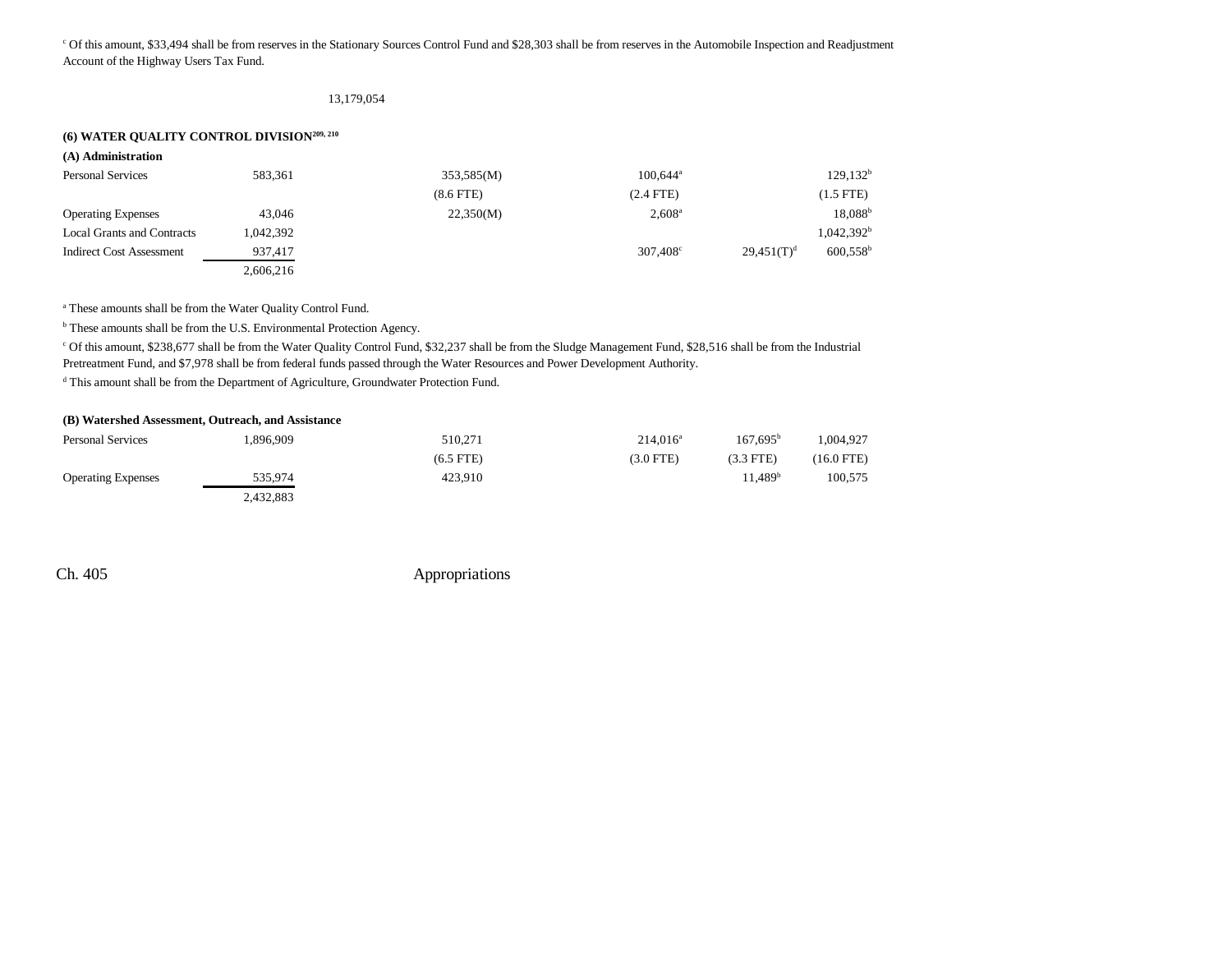|                 |              | <b>APPROPRIATION FROM</b> |                |              |               |              |
|-----------------|--------------|---------------------------|----------------|--------------|---------------|--------------|
|                 |              |                           | <b>GENERAL</b> |              | CASH          |              |
| ITEM &          |              | GENERAL                   | <b>FUND</b>    | CASH         | <b>FUNDS</b>  | FEDERAL      |
| <b>SUBTOTAL</b> | <b>TOTAL</b> | <b>FUND</b>               | <b>EXEMPT</b>  | <b>FUNDS</b> | <b>EXEMPT</b> | <b>FUNDS</b> |
| ሖ               |              |                           |                |              |               |              |

a Of this amount, \$205,263 shall be from the Water Quality Control Fund and \$8,753 shall be from interest earnings of the Water Resources and Power Development Authority.

b Of these amounts, \$136,452(T) shall be from the Department of Agriculture (Groundwater Protection Fund) and \$42,732 shall be from federal funds passed through the Water Resources and Power Development Authority.

| (C) Permitting and Compliance Assurance |           |             |                        |                   |             |  |
|-----------------------------------------|-----------|-------------|------------------------|-------------------|-------------|--|
| Personal Services                       | 2,109,764 | 375.883     | $1.162.561^a$          | $142.647^{\circ}$ | 428,673     |  |
|                                         |           | $(5.6$ FTE) | $(20.9$ FTE)           | (2.0 FTE)         | $(4.7$ FTE) |  |
| <b>Operating Expenses</b>               | 191.064   | 15.781      | $140.279$ <sup>a</sup> | $1.052^b$         | 23,952      |  |
|                                         | 2,300,828 |             |                        |                   |             |  |

a Of these amounts, \$989,785 shall be from the Water Quality Control Fund, \$149,937 shall be from the Sludge Management Fund, and \$163,118 shall be from the Industrial Pretreatment Fund.

b This amount shall be from reserves in the Water Quality Control Fund.

<sup>c</sup> This amount shall be from cash funds exempt revenues that are from a voter-approved revenue change as a result of Amendment 14, concerning the regulation of commercial hog facilities, which was approved by voters statewide at the 1998 general election.

#### **(D) Drinking Water Program**

Personal Services 1,689,487 1,089,487 424,581(M) 2014 1,264,906<sup>a</sup>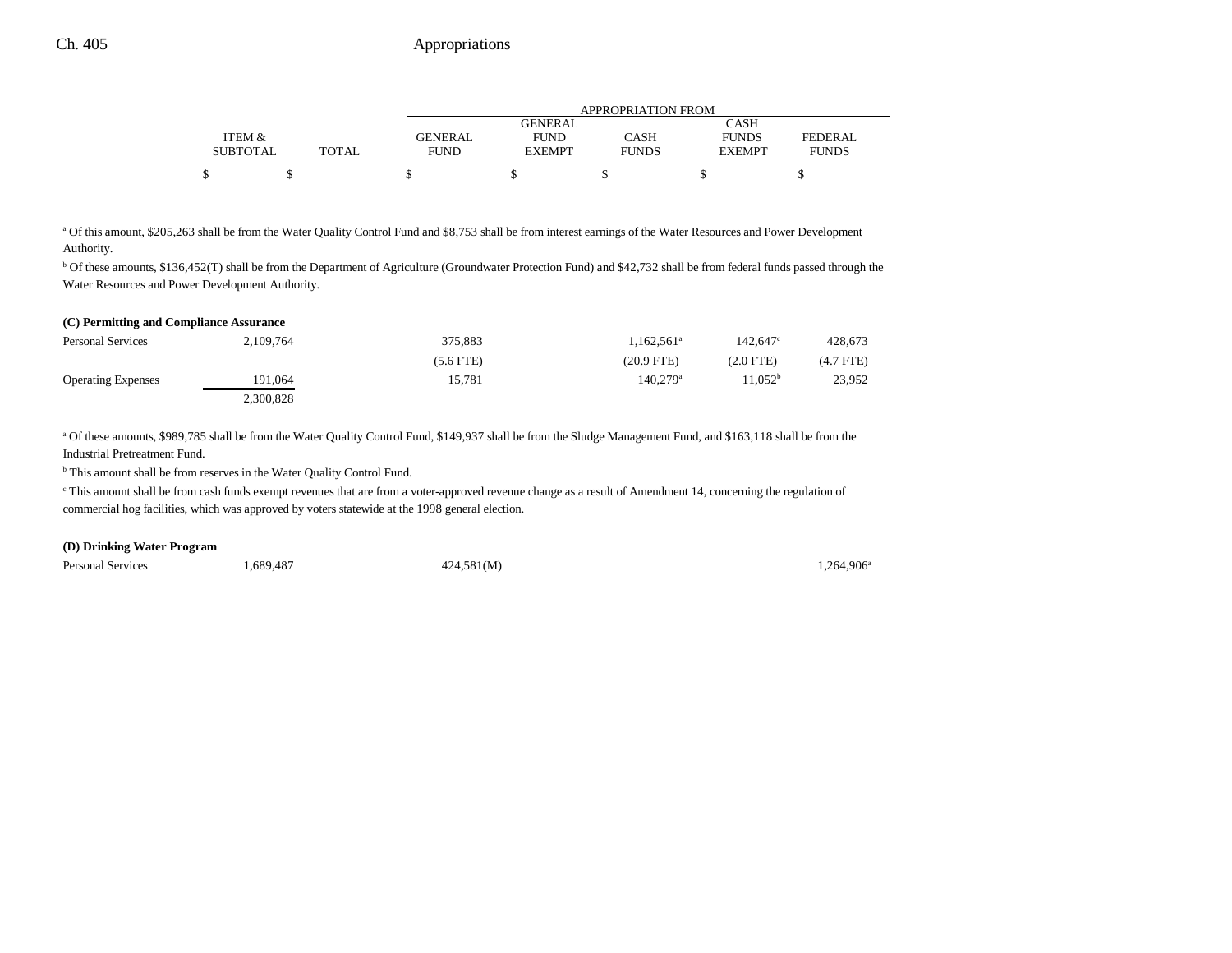|                           |                                                                                    | $(8.6$ FTE) | $(19.8$ FTE)         |
|---------------------------|------------------------------------------------------------------------------------|-------------|----------------------|
| <b>Operating Expenses</b> | 161,540                                                                            | 37,713(M)   | 123,827 <sup>a</sup> |
|                           | .851,027                                                                           |             |                      |
|                           |                                                                                    |             |                      |
|                           | <sup>a</sup> These amounts shall be from the U.S. Environmental Protection Agency. |             |                      |

9,190,954

### **(7) HAZARDOUS MATERIALS AND WASTE MANAGEMENT DIVISION209**

**(A) Division Director's Office**

| Program Costs                   | 373,583   | 235,791     | $89.468^{\circ}$     | $48,324^b$    |         |
|---------------------------------|-----------|-------------|----------------------|---------------|---------|
|                                 |           | $(4.0$ FTE) | $(1.5$ FTE)          |               |         |
| Legal Services for 4,700        |           |             |                      |               |         |
| hours                           | 324,865   |             | $181,054^{\circ}$    | $1,000(T)^c$  | 142,811 |
| <b>Indirect Cost Assessment</b> | 1,372,904 |             | 618.878 <sup>a</sup> | $34,649(T)^c$ | 719,377 |
|                                 | 2,071,352 |             |                      |               |         |

a Of these amounts, \$260,282 shall be from the Hazardous Substance Response Fund, \$257,585 shall be from the Hazardous Waste Service Fund, \$138,378 shall be from the Solid Waste Management Fund, \$117,791 shall be from the Hazardous Waste Commission Fund, and \$115,364 shall be from the Radiation Control Fund.

<sup>b</sup> This amount shall be from reserves in the Hazardous Waste Commission Fund.

c These amounts shall be from the Department of Local Affairs using the Local Government Severance Tax Fund pursuant to Section 39-29-110 (1) (b) (I), C.R.S.

| (B) Hazardous Waste Control Program |           |                        |                          |
|-------------------------------------|-----------|------------------------|--------------------------|
| <b>Personal Services</b>            | 2,532,093 | 1,456,461 <sup>a</sup> | $1,075,632$ <sup>t</sup> |
|                                     |           | $(21.6$ FTE)           | $(17.2$ FTE)             |
| <b>Operating Expenses</b>           | 101.024   | $56.276^{\circ}$       | $44,748$ <sup>t</sup>    |
|                                     | 2,633,117 |                        |                          |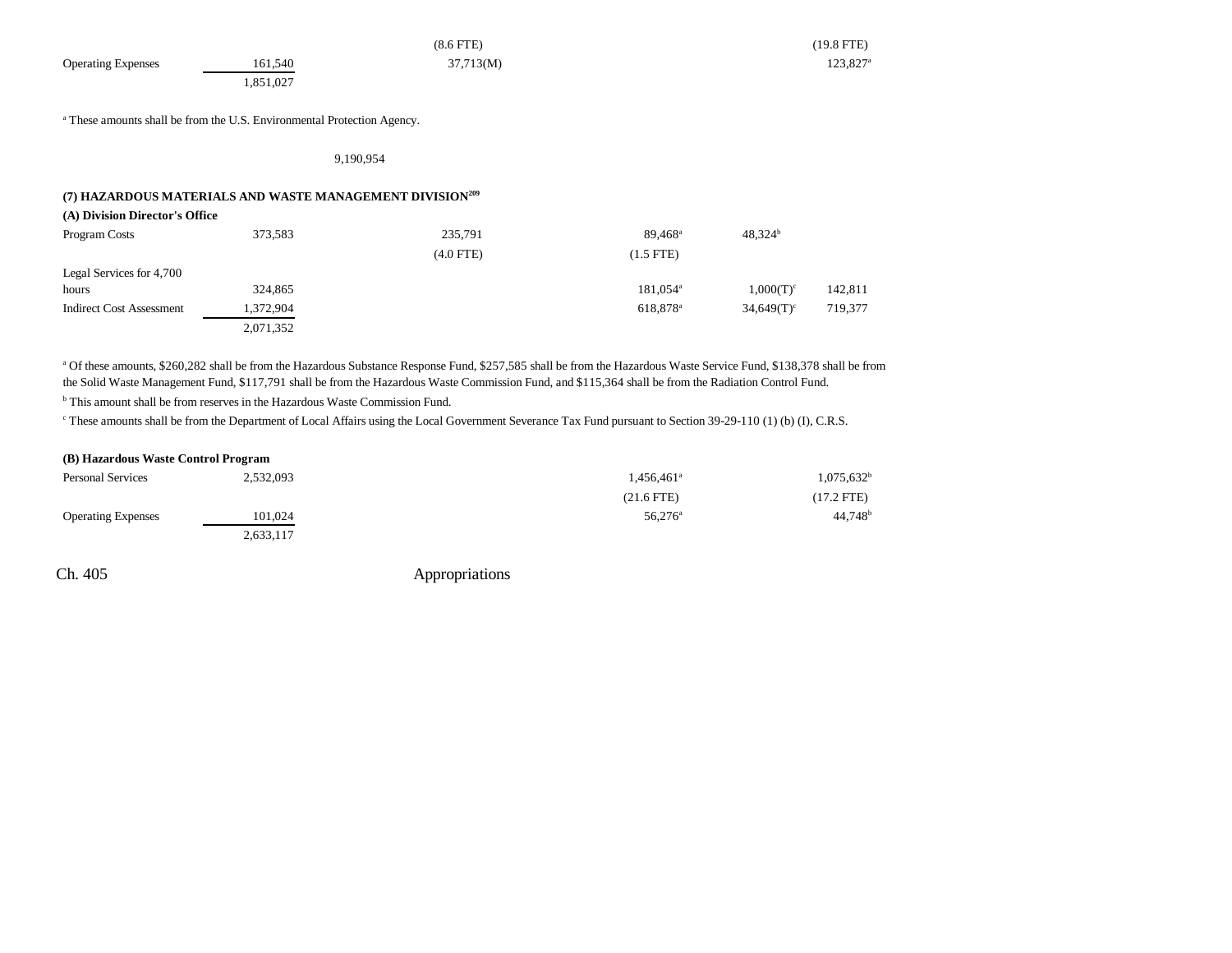|                 |       | APPROPRIATION FROM |                |              |               |              |
|-----------------|-------|--------------------|----------------|--------------|---------------|--------------|
|                 |       |                    | <b>GENERAL</b> |              | CASH          |              |
| ITEM &          |       | GENERAL            | <b>FUND</b>    | CASH         | <b>FUNDS</b>  | FEDERAL      |
| <b>SUBTOTAL</b> | TOTAL | <b>FUND</b>        | <b>EXEMPT</b>  | <b>FUNDS</b> | <b>EXEMPT</b> | <b>FUNDS</b> |
| \$              |       |                    |                |              |               |              |

a These amounts shall be from the Hazardous Waste Service Fund.

**b** These amounts are anticipated to be received from the U.S. Environmental Protection Agency, the U.S. Department of Defense, and the Agency for Toxic Substances and Disease Registry, and are reflected for informational purposes only.

| (C) Solid Waste Control Program |           |             |                                                                                                                                                        |           |
|---------------------------------|-----------|-------------|--------------------------------------------------------------------------------------------------------------------------------------------------------|-----------|
| Program Costs                   | 1.152.190 | 218,078     | $862.645^{\circ}$                                                                                                                                      | 71.467    |
|                                 |           | $(3.5$ FTE) | $(7.7$ FTE)                                                                                                                                            | (1.0 FTE) |
|                                 |           |             | <sup>a</sup> Of this amount, \$767,548 shall be from the Solid Waste Management Fund and \$95,097 shall be from the Hazardous Substance Response Fund. |           |

#### **(D) Uranium Mill Tailings Remedial Action Program**

| Program Costs | 306,240 | $216,555(T)^{a}$ | $89,685^{\rm b}$ |
|---------------|---------|------------------|------------------|
|               |         | $(2.5$ FTE)      | (1.1 FTE)        |

<sup>a</sup> This amount shall be from the Department of Local Affairs using the Local Government Severance Tax Fund pursuant to Section 39-29-110 (1) (b) (I), C.R.S. <sup>b</sup> This amount shall be from the U.S. Department of Energy.

**(E) Contaminated Site Cleanups157, 158, 211**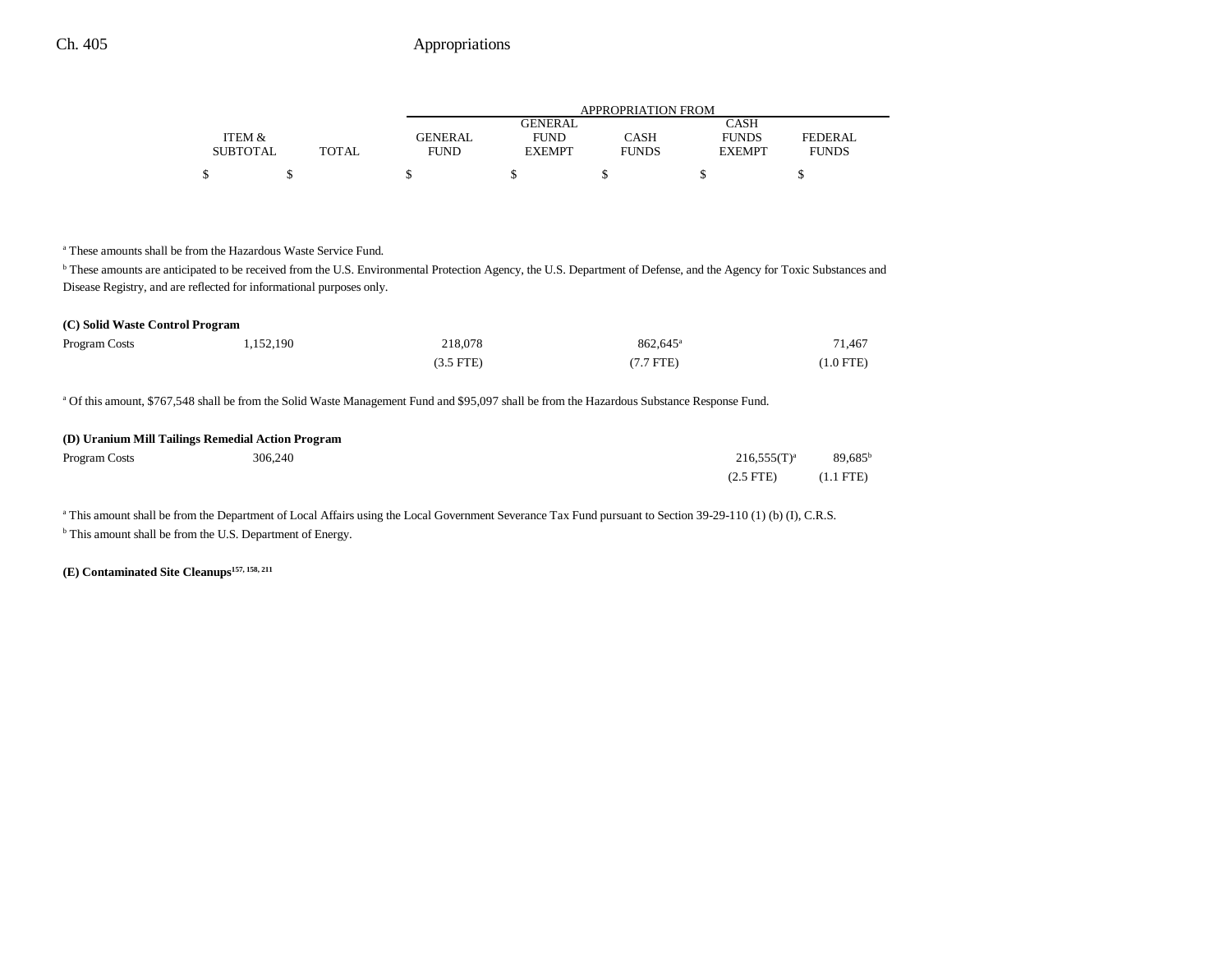| <b>Personal Services</b>   | 3,518,929 | $540,699(T)^{b}$<br>867,477 <sup>a</sup>      | $2,110,753^{\circ}$ |
|----------------------------|-----------|-----------------------------------------------|---------------------|
|                            |           | $(12.8$ FTE)<br>$(9.0$ FTE)                   | $(23.4$ FTE)        |
| <b>Operating Expenses</b>  | 250,693   | $17,040(T)$ <sup>b</sup><br>$106.090^{\circ}$ | $127,563^{\circ}$   |
| <b>Contaminated Sites</b>  |           |                                               |                     |
| Operation and              |           |                                               |                     |
| Maintenance <sup>212</sup> | 2,132,000 | $264,500(H)^a$                                | $1,867,500^{\circ}$ |
|                            | 5,901,622 |                                               |                     |

a Of these amounts, \$1,226,183 shall be from the Hazardous Substance Response Fund and \$11,884 shall be from Colorado Open Records Act fees collected.

 $^{\rm b}$  These amounts shall be from the Department of Law.

c These amounts shall be from the U.S. Environmental Protection Agency and the U.S. Department of Defense.

#### **(F) Uranium Site Remediation**

| <b>Personal Services</b>  | 501,606 | $501,606^{\circ}$ |
|---------------------------|---------|-------------------|
|                           |         | $(6.6$ FTE)       |
| <b>Operating Expenses</b> | 34,015  | $34.015^{\circ}$  |
|                           | 535.621 |                   |

a These amounts shall be from the Radiation Control Fund.

### **(G) Rocky Flats Agreement**

| Program Costs                   | 2,508,337 | 2,508,337    |
|---------------------------------|-----------|--------------|
|                                 |           | $(30.3$ FTE) |
| Legal Services for 400 hours    | 21,148    | 21,148       |
| Payment to the Office of the    |           |              |
| Governor                        | 20,000    | 20,000       |
| <b>Indirect Cost Assessment</b> | 378,276   | 378,276      |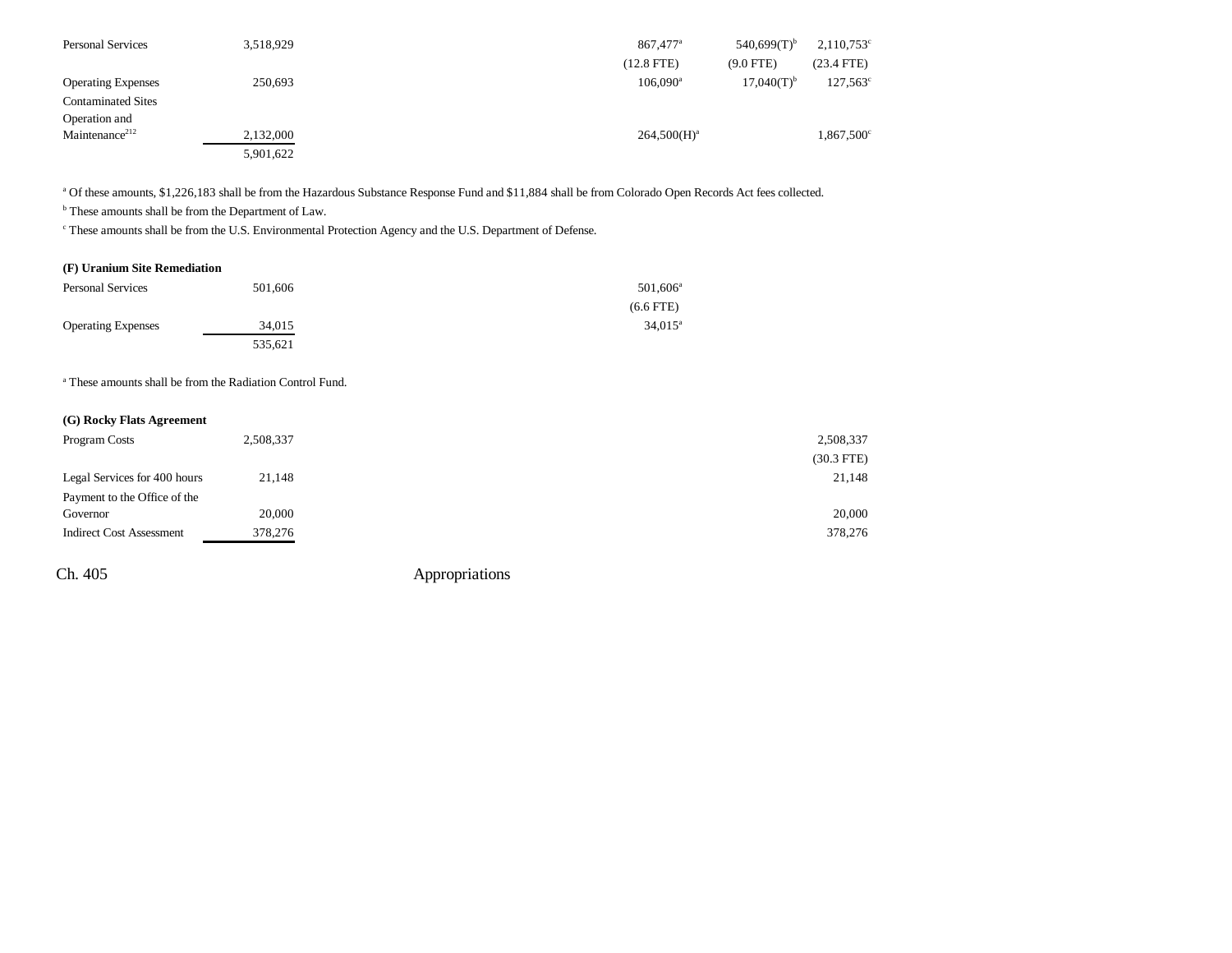|                                        |                           |              | <b>APPROPRIATION FROM</b>     |                                                |                             |                                              |                                |
|----------------------------------------|---------------------------|--------------|-------------------------------|------------------------------------------------|-----------------------------|----------------------------------------------|--------------------------------|
|                                        | ITEM &<br><b>SUBTOTAL</b> | <b>TOTAL</b> | <b>GENERAL</b><br><b>FUND</b> | <b>GENERAL</b><br><b>FUND</b><br><b>EXEMPT</b> | <b>CASH</b><br><b>FUNDS</b> | <b>CASH</b><br><b>FUNDS</b><br><b>EXEMPT</b> | <b>FEDERAL</b><br><b>FUNDS</b> |
|                                        | \$<br>\$                  |              | \$                            | \$                                             | \$                          | \$                                           | \$                             |
|                                        |                           |              |                               |                                                |                             |                                              |                                |
|                                        | 2,927,761                 |              |                               |                                                |                             |                                              |                                |
|                                        |                           | 15,527,903   |                               |                                                |                             |                                              |                                |
| (8) CONSUMER PROTECTION <sup>209</sup> |                           |              |                               |                                                |                             |                                              |                                |
| <b>Personal Services</b>               | 1,807,366                 |              | 1,339,737                     |                                                | $267,666^a$                 | $59,588(T)$ <sup>b</sup>                     | 140,375                        |
|                                        |                           |              | $(20.9$ FTE)                  |                                                | $(4.6$ FTE)                 | $(0.8$ FTE $)$                               | $(1.4$ FTE $)$                 |
| <b>Operating Expenses</b>              | 161,352                   |              | 22,455                        |                                                | 41,939 <sup>a</sup>         | $6,165(T)^{b}$                               | 90,793                         |
| <b>Indirect Cost Assessment</b>        | 68,997                    |              |                               |                                                | 57,532 <sup>a</sup>         | $734(T)$ <sup>b</sup>                        | 10,731                         |
|                                        |                           | 2,037,715    |                               |                                                |                             |                                              |                                |

a Of these amounts, \$330,864 shall be from the Food Protection Cash Fund and \$36,273 shall be from the Artificial Tanning Devices Fund.

b Of these amounts, \$58,508 shall be from the Department of Corrections and \$7,979 shall be from the Department of Human Services.

### **(9) DISEASE CONTROL AND ENVIRONMENTAL EPIDEMIOLOGY DIVISION213**

**(A) Administration, General Disease Control and Surveillance**

| <b>Personal Services</b> | 946,340 | 505,040     | 441,300 <sup>a</sup> |
|--------------------------|---------|-------------|----------------------|
|                          |         | $(8.1$ FTE) | $(6.4$ FTE)          |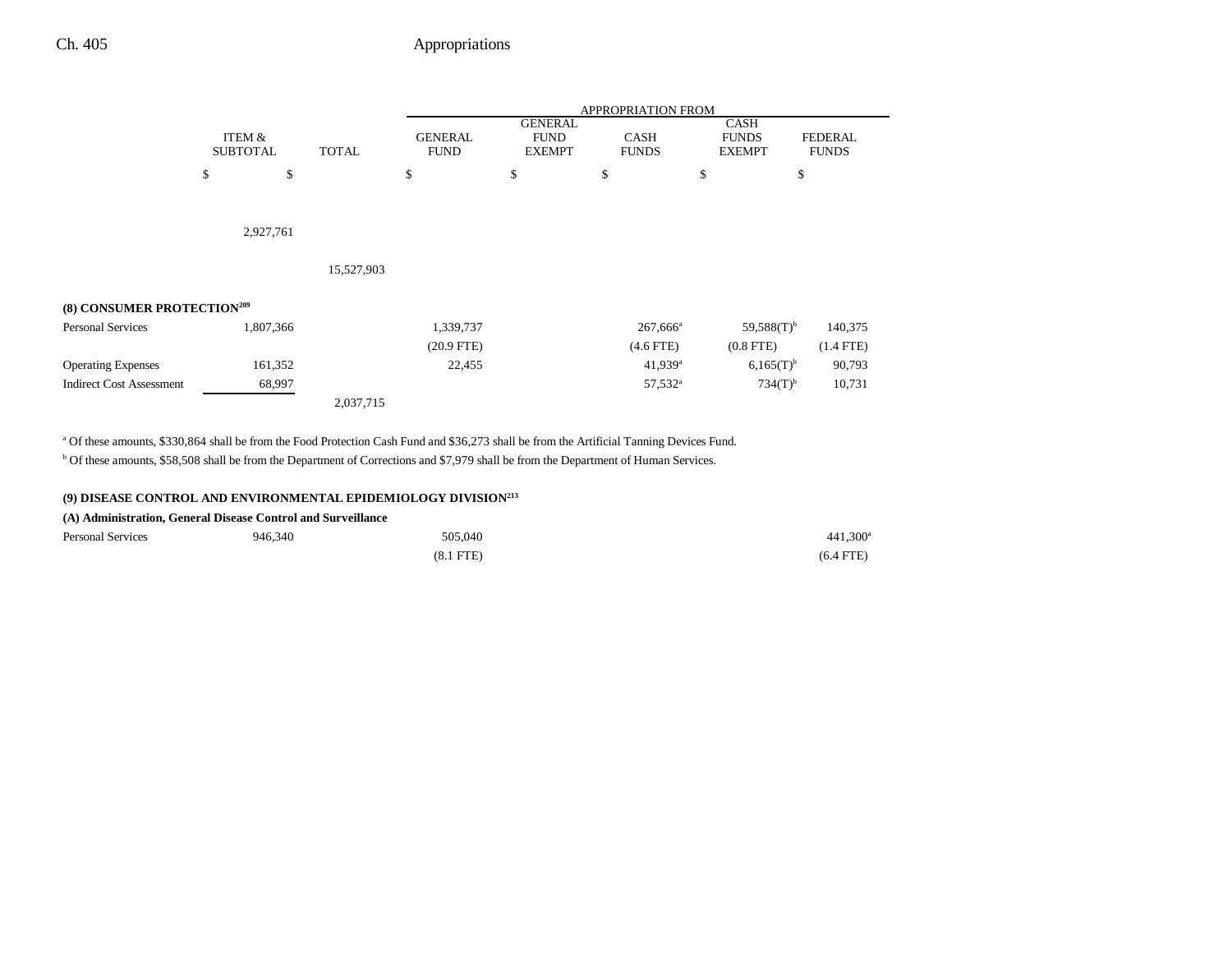| <b>Operating Expenses</b> | 237,425   | 124.037 | $4.515^{\circ}$ |               | 108,873 <sup>a</sup> |
|---------------------------|-----------|---------|-----------------|---------------|----------------------|
| Indirect Cost Assessment  | .562.778  |         |                 | $23.347(T)^c$ | 1,539,431            |
|                           | 2,746,543 |         |                 |               |                      |

a These amounts shall be from the Preventive Health Services Block Grant.

<sup>b</sup> This amount shall be from the sale of rabies vaccines.

c Of this amount, \$12,704 shall be from Medicaid funds appropriated in the Department of Health Care Policy and Financing and \$10,643 shall be from federal funds appropriated in the Department of Human Services.

#### **(B) Special Purpose Disease Control Programs**

| $(1)$ Immunization <sup>214</sup> |           |         |                  |            |
|-----------------------------------|-----------|---------|------------------|------------|
| <b>Personal Services</b>          | 1.008.149 |         | $10,527(T)^{a}$  | 997,622    |
|                                   |           |         | $(0.2$ FTE)      | (19.0 FTE) |
| <b>Operating Expenses</b>         | 8.048.641 | 449,000 | $103,208(T)^{a}$ | 7,496,433  |
|                                   | 9,056,790 |         |                  |            |

a These amounts shall be from Medicaid funds appropriated in the Department of Health Care Policy and Financing.

| (2) Sexually Transmitted Disease, HIV and AIDS |           |        |              |
|------------------------------------------------|-----------|--------|--------------|
| <b>Personal Services</b>                       | 3,055,911 | 760    | 3,055,151    |
|                                                |           |        | $(54.6$ FTE) |
| <b>Operating Expenses</b>                      | 2,659,615 | 50,026 | 2,609,589    |
|                                                | 5,715,526 |        |              |
| $(3)$ Ryan White Act <sup>215</sup>            |           |        |              |
| <b>Personal Services</b>                       | 299,151   | 31,014 | 268,137      |
|                                                |           |        |              |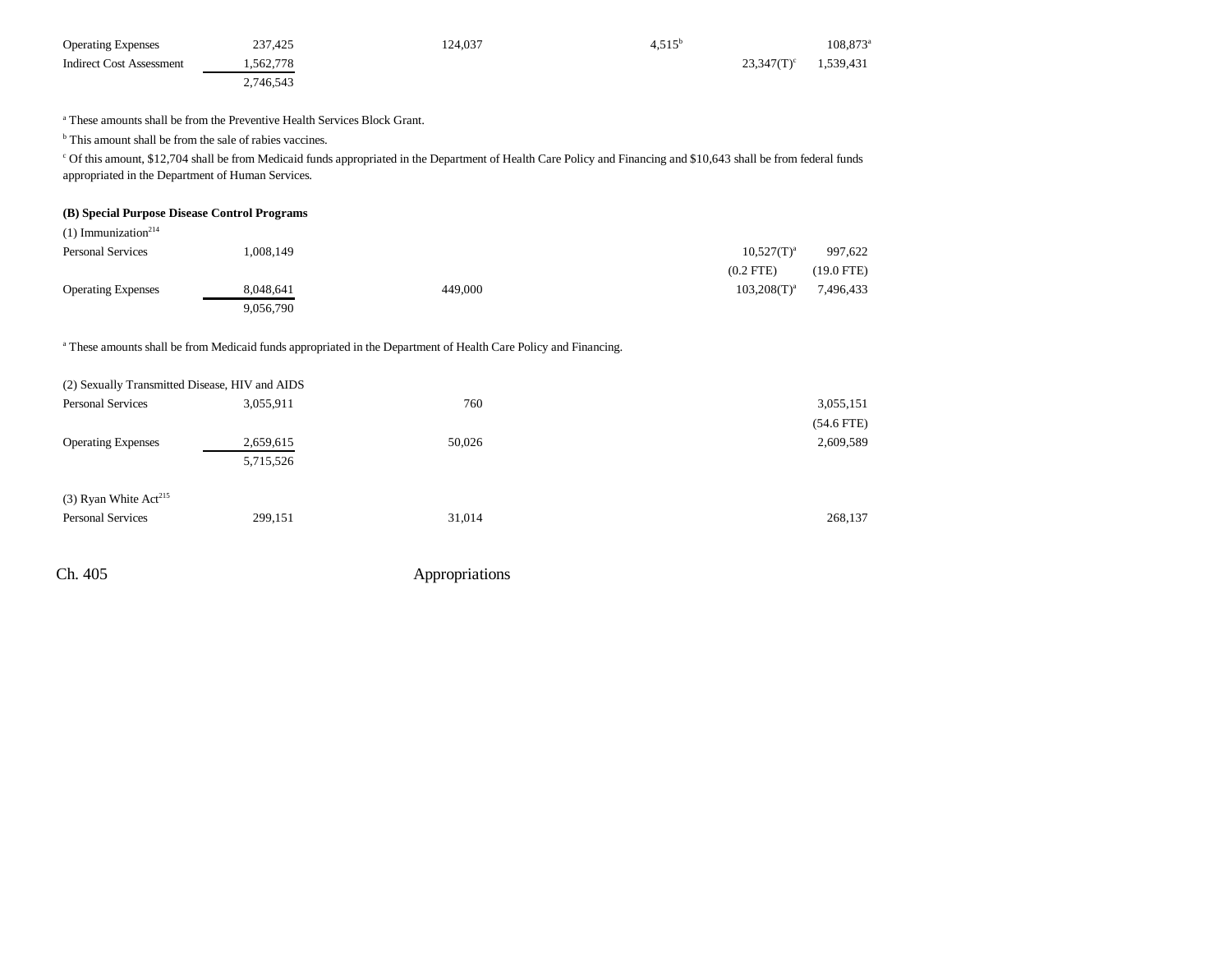|                                                       |                                           |    | <b>APPROPRIATION FROM</b>     |                                                |                             |                                              |                                |
|-------------------------------------------------------|-------------------------------------------|----|-------------------------------|------------------------------------------------|-----------------------------|----------------------------------------------|--------------------------------|
|                                                       | ITEM &<br><b>SUBTOTAL</b><br><b>TOTAL</b> |    | <b>GENERAL</b><br><b>FUND</b> | <b>GENERAL</b><br><b>FUND</b><br><b>EXEMPT</b> | <b>CASH</b><br><b>FUNDS</b> | <b>CASH</b><br><b>FUNDS</b><br><b>EXEMPT</b> | <b>FEDERAL</b><br><b>FUNDS</b> |
|                                                       | \$                                        | \$ | \$                            | \$                                             | \$                          | \$                                           | \$                             |
|                                                       |                                           |    | $(0.4$ FTE)                   |                                                |                             |                                              | $(3.6$ FTE)                    |
| <b>Operating Expenses</b>                             | 5,605,798<br>5,904,949                    |    | 1,244,515                     |                                                |                             |                                              | 4,361,283                      |
| (4) Tuberculosis Control and Treatment <sup>216</sup> |                                           |    |                               |                                                |                             |                                              |                                |
| <b>Personal Services</b>                              | 402,998                                   |    | 67,799                        |                                                |                             | $81,476^{\circ}$                             | 253,723                        |
|                                                       |                                           |    | $(1.2$ FTE)                   |                                                |                             | $(1.7$ FTE)                                  | $(3.9$ FTE)                    |
| <b>Operating Expenses</b>                             | 1,158,889                                 |    | 878,801                       |                                                |                             | 196,328 <sup>a</sup>                         | 83,760                         |
|                                                       | 1,561,887                                 |    |                               |                                                |                             |                                              |                                |

<sup>a</sup> Of these amounts, \$35,530(L) shall be from county tuberculosis treatment matching funds pursuant to Section 25-4-513, C.R.S. and \$242,274(T) shall be from federal funds appropriated in the Department of Human Services.

### **(C) Environmental Epidemiology**

| (1) Birth Defects Monitoring and Prevention |         |             |             |
|---------------------------------------------|---------|-------------|-------------|
| <b>Personal Services</b>                    | 453,008 | 322,411     | 130,597     |
|                                             |         | $(5.5$ FTE) | $(2.6$ FTE) |
| <b>Operating Expenses</b>                   | 60.784  | 26.542      | 34.242      |
|                                             | 513,792 |             |             |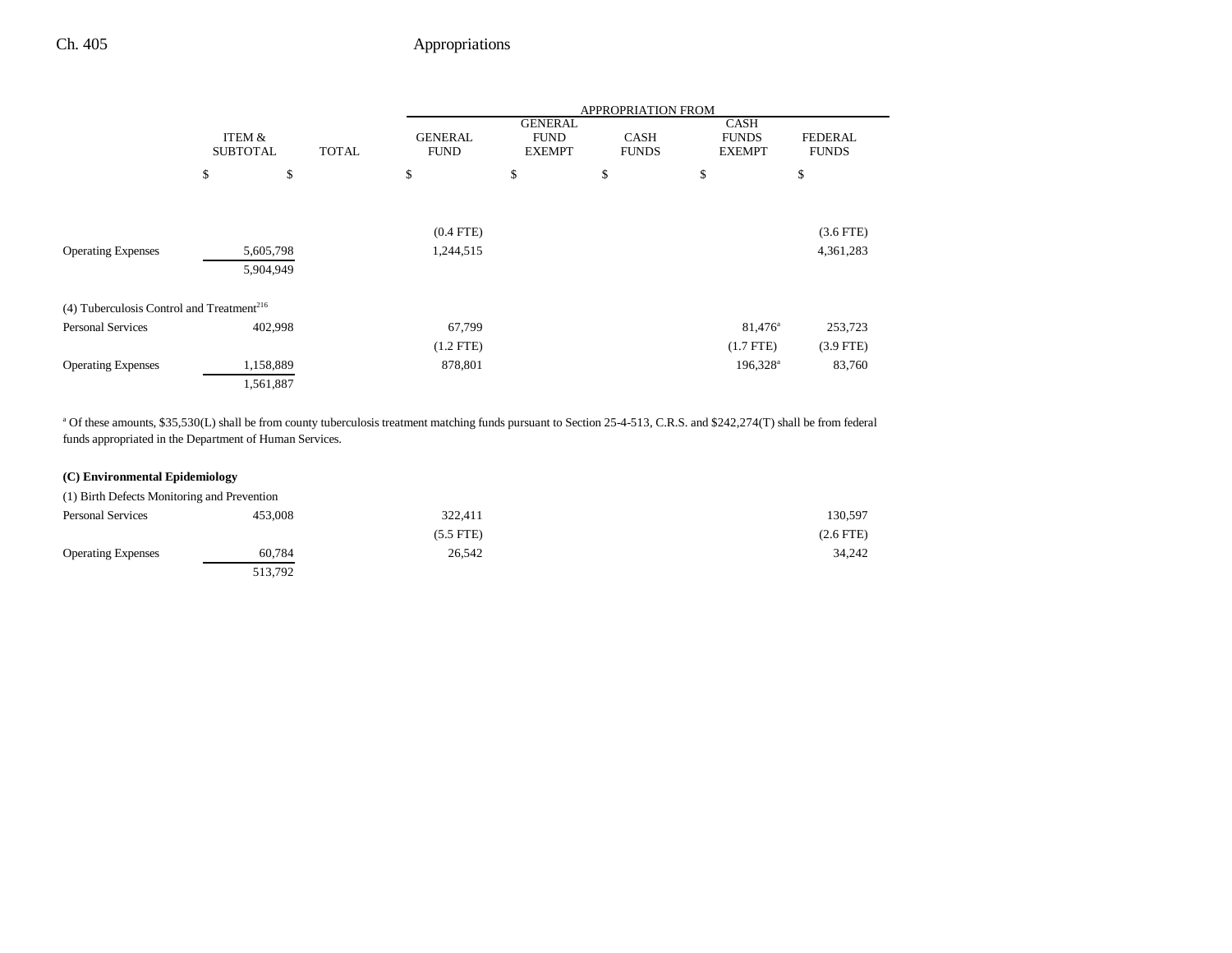| (2) Federal Grants | 2,773,350 | 2,773,350            |
|--------------------|-----------|----------------------|
|                    |           | $(15.5 \text{ FTE})$ |

28,272,837

#### **(10) FAMILY AND COMMUNITY HEALTH SERVICES DIVISION213**

| (A) Director's Office           |           |                     |            |                          |
|---------------------------------|-----------|---------------------|------------|--------------------------|
| General Programs,               |           |                     |            |                          |
| Administration, and             |           |                     |            |                          |
| Evaluation                      | 4,790,801 |                     |            | 4,790,801 <sup>a</sup>   |
|                                 |           |                     |            | $(20.4$ FTE)             |
| <b>Indirect Cost Assessment</b> | 1,505,597 | 16,859 <sup>b</sup> | $85.975$ ° | $1,402,763$ <sup>a</sup> |
|                                 | 6,296,398 |                     |            |                          |

a Of these amounts, \$5,324,526 shall be from the Maternal and Child Health Block Grant and \$869,038 shall be from various sources of federal funds.

**b** This amount shall be from the Genetics Counseling Cash Fund.

<sup>c</sup> Of this amount, \$60,299(T) shall be from Medicaid funds appropriated in the Department of Health Care Policy and Financing, \$10,756 shall be from private grants, and \$14,920 shall be from various sources of cash funds exempt.

### **(B) Community Nursing**

| <b>Personal Services</b>  | 406.363 | 406,363(M)  |
|---------------------------|---------|-------------|
|                           |         | $(5.4$ FTE) |
| <b>Operating Expenses</b> | 18.200  | 18,200(M)   |
|                           | 424.563 |             |

#### **(C) Child, Adolescent, and School Health**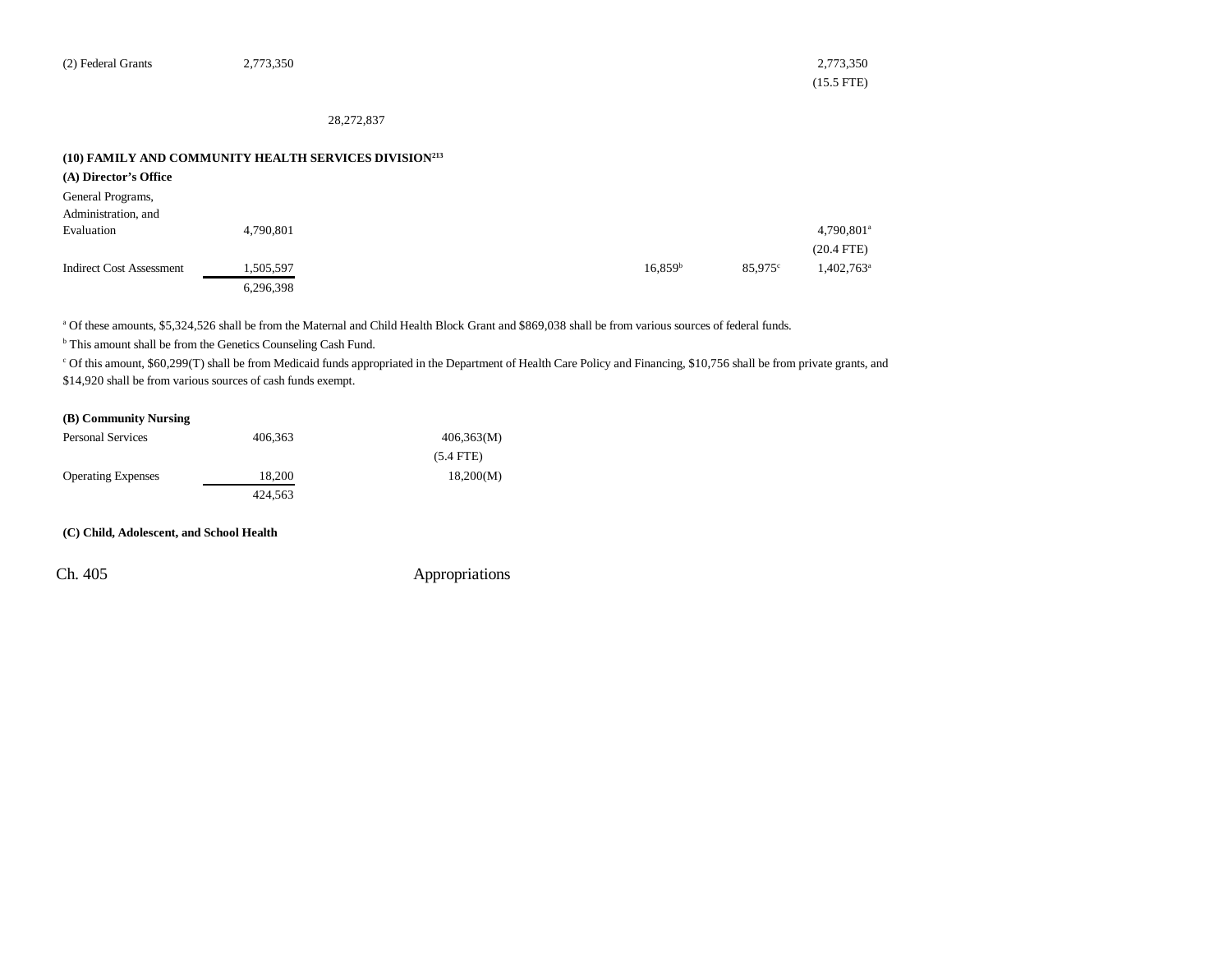|                                                |                           |              | APPROPRIATION FROM            |                                                |                             |                                              |                         |
|------------------------------------------------|---------------------------|--------------|-------------------------------|------------------------------------------------|-----------------------------|----------------------------------------------|-------------------------|
|                                                | ITEM &<br><b>SUBTOTAL</b> | <b>TOTAL</b> | <b>GENERAL</b><br><b>FUND</b> | <b>GENERAL</b><br><b>FUND</b><br><b>EXEMPT</b> | <b>CASH</b><br><b>FUNDS</b> | <b>CASH</b><br><b>FUNDS</b><br><b>EXEMPT</b> | FEDERAL<br><b>FUNDS</b> |
|                                                | \$<br>\$                  |              | \$                            | \$                                             | \$                          | \$                                           | \$                      |
|                                                |                           |              |                               |                                                |                             |                                              |                         |
| Early and Periodic<br>Screening, Diagnosis and |                           |              |                               |                                                |                             |                                              |                         |
| <b>Treatment Program</b>                       | 3,027,766                 |              |                               |                                                |                             | $3,027,766(T)^a$                             |                         |
|                                                |                           |              |                               |                                                |                             | $(6.0$ FTE)                                  |                         |
| Department of Education                        |                           |              |                               |                                                |                             |                                              |                         |
| Nursing Grant                                  | 40,418                    |              |                               |                                                |                             | $40,418(T)^{b}$                              |                         |
|                                                |                           |              |                               |                                                |                             | $(0.5$ FTE $)$                               |                         |
| Private Grants                                 | 571,889                   |              |                               |                                                |                             | 571,889 <sup>c</sup>                         |                         |
|                                                |                           |              |                               |                                                |                             | $(1.0$ FTE)                                  |                         |
| Federal Grants <sup>217</sup>                  | 804,196                   |              |                               |                                                |                             |                                              | $804,196^{\rm d}$       |
|                                                |                           |              |                               |                                                |                             |                                              | $(3.1$ FTE $)$          |
|                                                | 4,444,269                 |              |                               |                                                |                             |                                              |                         |

<sup>a</sup> This amount shall be from Medicaid funds appropriated in the Department of Health Care Policy and Financing.

 $<sup>b</sup>$  This amount shall be from federal funds appropriated in the Department of Education.</sup>

c This amount shall be from grants and donations.

d Of this amount, \$553,363 is an abstinence education grant from the U.S. Department of Health and Human Services, Public Health Service, and is shown for information only.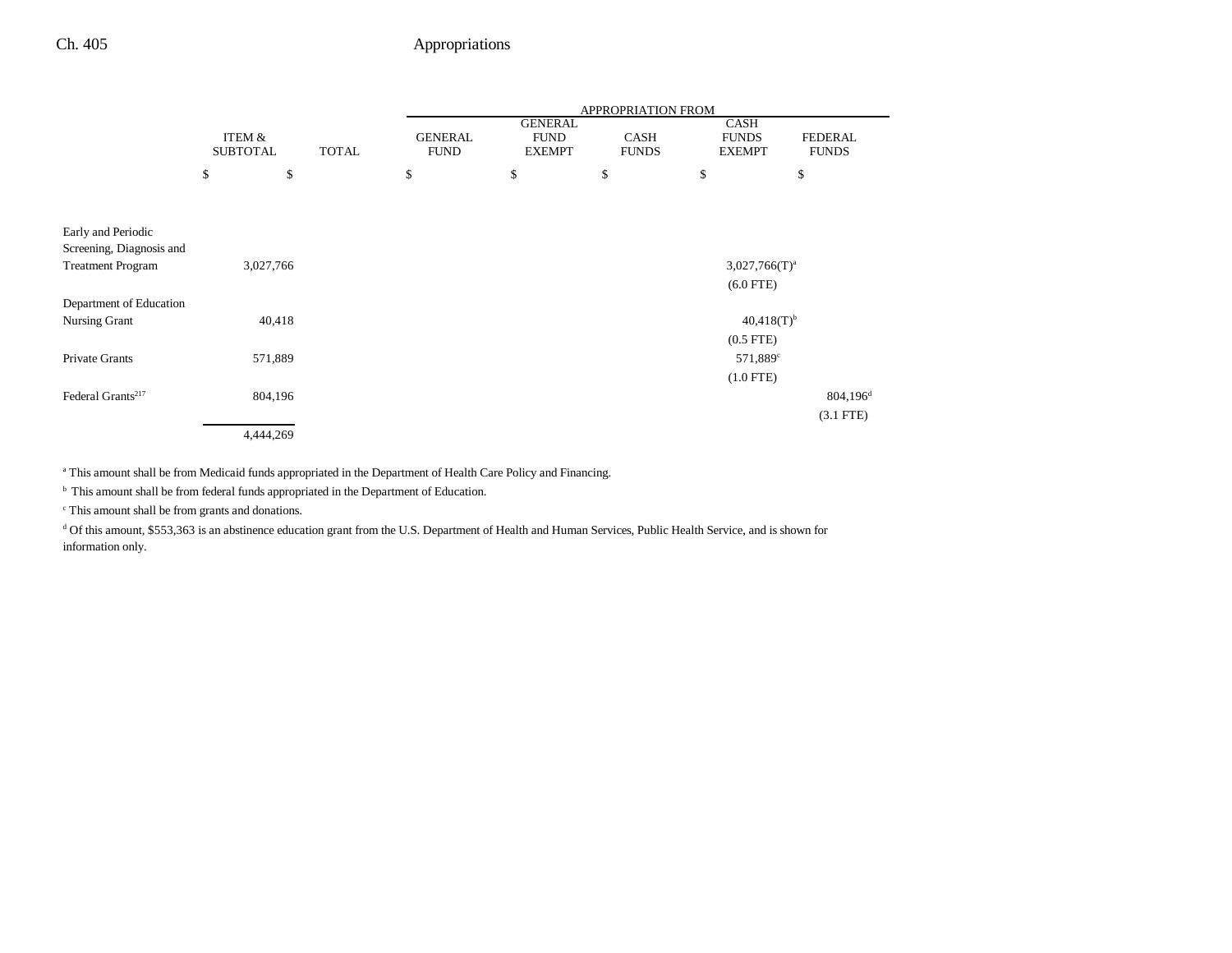| (D) Women's Health - Family Planning <sup>218</sup> |           |             |                            |
|-----------------------------------------------------|-----------|-------------|----------------------------|
| <b>Personal Services</b>                            | 356,297   | 356,297     |                            |
|                                                     |           | $(6.4$ FTE) |                            |
| <b>Operating Expenses</b>                           | 90,505    | 90,505      |                            |
| Purchase of Services-Public                         |           |             |                            |
| Agencies <sup>219, 220</sup>                        | 2,019,547 | 742,153     | 1,211,338<br>$66,056(T)^a$ |
|                                                     | 2,042,786 | 765,392     |                            |
| Purchase of Services-Private                        |           |             |                            |
| Agencies <sup>219, 220</sup>                        | 1,265,514 | 449,830     | 815,684                    |
|                                                     | 1,242,275 | 426,591     |                            |
| <b>Federal Grants</b>                               | 16,277    |             | 16,277                     |
|                                                     |           |             | $(0.6$ FTE $)$             |
|                                                     | 3,748,140 |             |                            |

<sup>a</sup> This amount shall be from Medicaid funds appropriated in the Department of Health Care Policy and Financing.

#### **(E) Children With Special Needs - Genetics**

(1) Health Care Program for Children with Special Needs

| <b>Personal Services</b>  | 1,173,720 | 682,257(M)   |                  |                | $491,463$ <sup>a</sup>   |
|---------------------------|-----------|--------------|------------------|----------------|--------------------------|
|                           |           | $(14.6$ FTE) |                  |                | $(7.4$ FTE)              |
| <b>Operating Expenses</b> | 104,655   | 91,655(M)    |                  |                | $13,000^a$               |
| Community-based Case      |           |              |                  |                |                          |
| Management                | 204,529   |              |                  |                | 204,529 <sup>a</sup>     |
| Purchase of Services      | 4,150,600 | 2,042,591(M) | $39,455^{\rm b}$ | $592,524(T)^c$ | $1,476,030$ <sup>a</sup> |
|                           | 5,633,504 |              |                  |                |                          |

a These amounts shall be from the Maternal and Child Health Block Grant.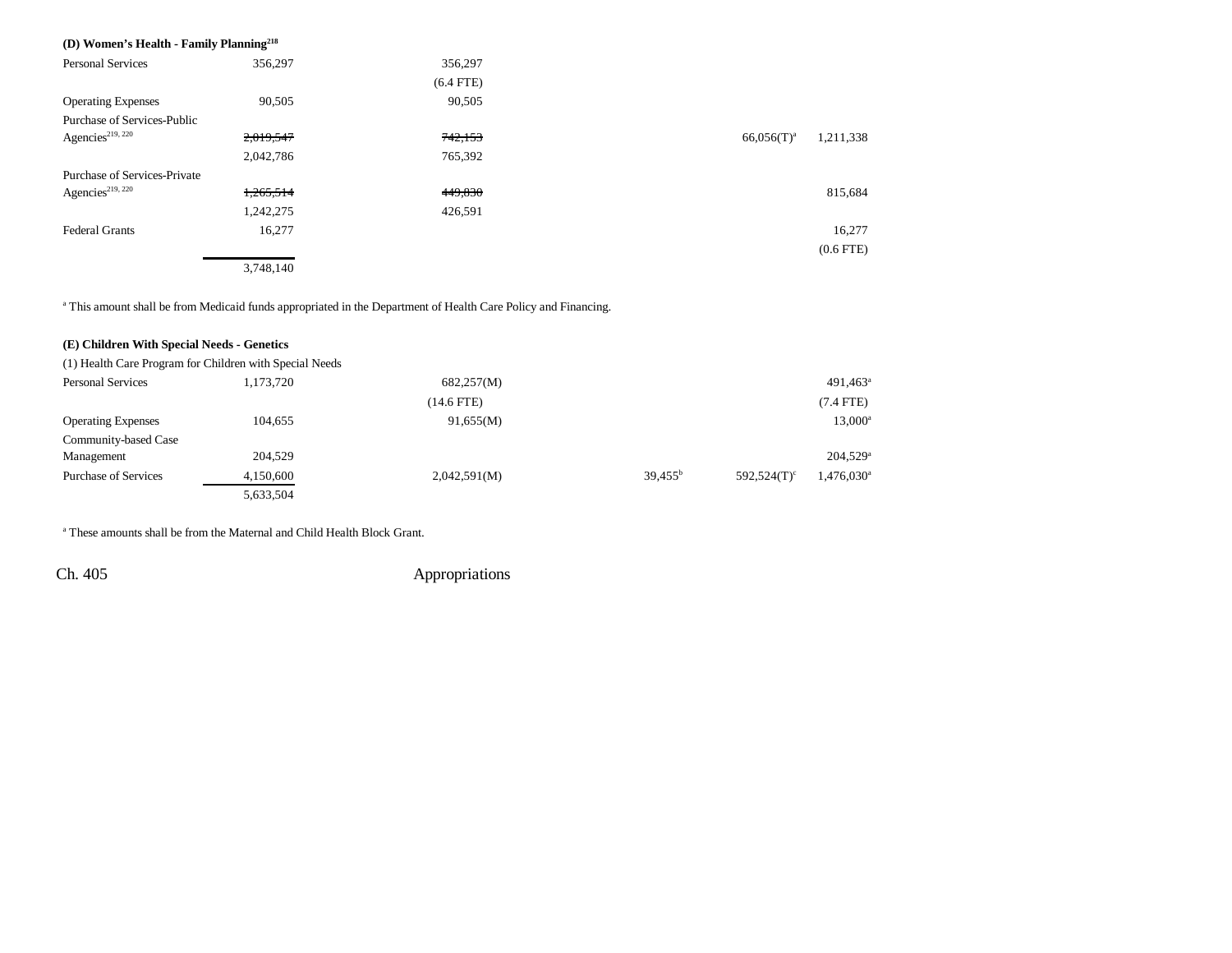|                 |              |                |               | APPROPRIATION FROM |               |              |
|-----------------|--------------|----------------|---------------|--------------------|---------------|--------------|
|                 |              |                | GENERAL       |                    | CASH          |              |
| ITEM &          |              | <b>GENERAL</b> | <b>FUND</b>   | <b>CASH</b>        | <b>FUNDS</b>  | FEDERAL      |
| <b>SUBTOTAL</b> | <b>TOTAL</b> | <b>FUND</b>    | <b>EXEMPT</b> | <b>FUNDS</b>       | <b>EXEMPT</b> | <b>FUNDS</b> |
|                 |              |                |               |                    |               |              |
|                 |              |                |               |                    |               |              |

<sup>b</sup> This amount shall be from client fees.

c This amount shall be from Medicaid funds appropriated in the Department of Health Care Policy and Financing.

| (2) Genetics Counseling   |         |                       |
|---------------------------|---------|-----------------------|
| <b>Personal Services</b>  | 40.418  | $40.418$ <sup>a</sup> |
|                           |         | $(1.0$ FTE)           |
| <b>Operating Expenses</b> | 846.894 | 846,894 <sup>a</sup>  |
|                           | 887,312 |                       |

a These amounts shall be from the Newborn Screening and Genetic Counseling Cash Fund pursuant to Section 25-4-1006, C.R.S.

| (3) Department of Education |        |               |
|-----------------------------|--------|---------------|
| Grant                       | 97,341 | $97,341(T)^3$ |
|                             |        | $(0.4$ FTE)   |

<sup>a</sup> This amount shall be from federal funds appropriated in the Department of Education.

| (4) Federal Grants | 314,024 | 314,024     |
|--------------------|---------|-------------|
|                    |         | $(1.9$ FTE) |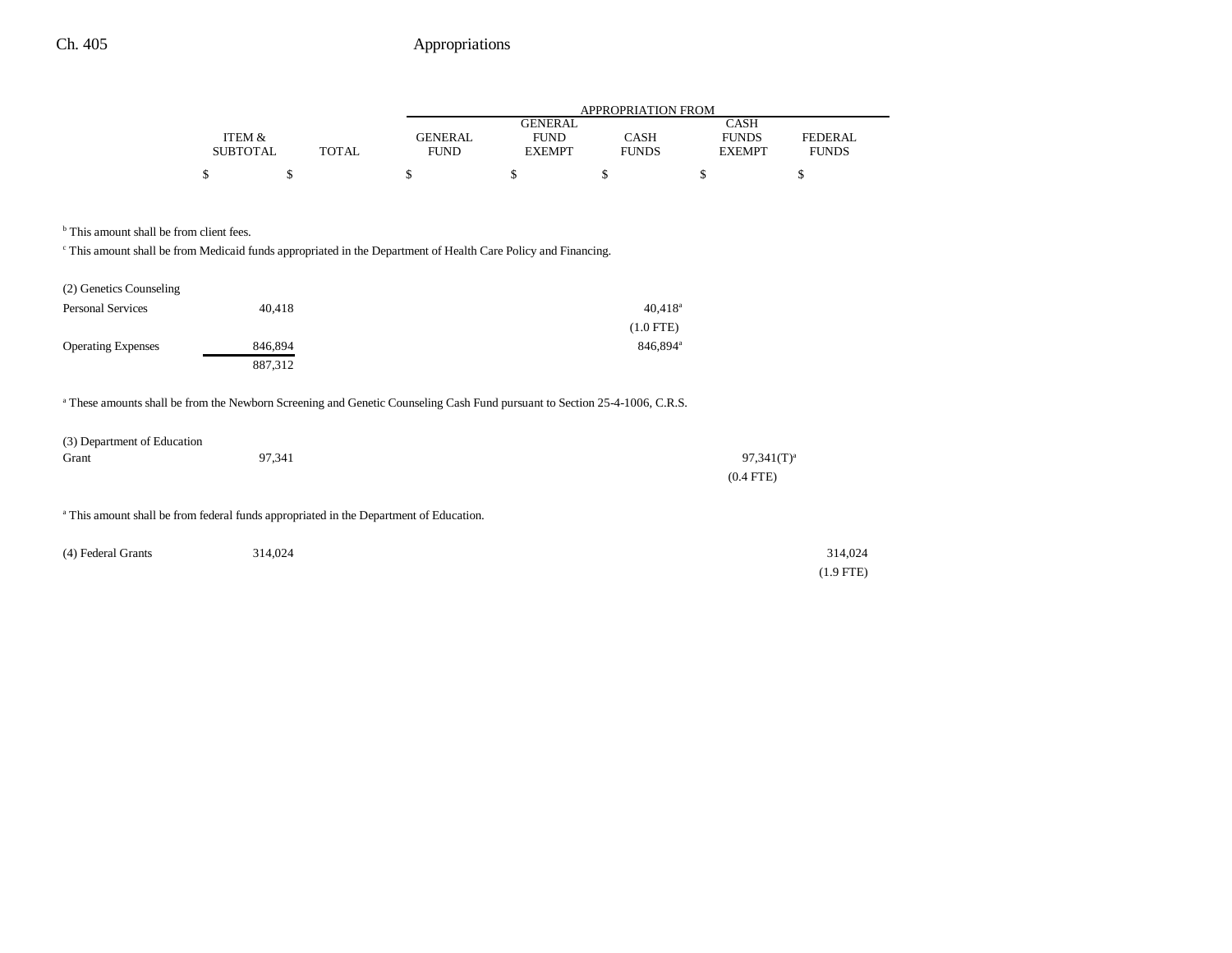| (F) Nutrition Services                            |              |              |
|---------------------------------------------------|--------------|--------------|
| Women, Infants, and<br>Children Supplemental Food |              |              |
| Grant                                             | 52,616,863   | 52,616,863   |
|                                                   |              | $(20.6$ FTE) |
| Child and Adult Care Food                         |              |              |
| Program                                           | 25, 251, 632 | 25,251,632   |
|                                                   |              | $(12.8$ FTE) |
|                                                   | 77,868,495   |              |

### **(G) Rural - Primary Care**

| Dental Programs       | 640,087   | 580,087     |                | 60,000         |
|-----------------------|-----------|-------------|----------------|----------------|
|                       |           | $(0.8$ FTE) |                | $(1.0$ FTE)    |
| Migrant Health        | 1,039,113 |             | $120,400(T)^a$ | 918,713        |
|                       |           |             | $(1.3$ FTE)    | $(9.2$ FTE)    |
| <b>Federal Grants</b> | 313,346   |             |                | 313,346        |
|                       |           |             |                | $(2.5$ FTE $)$ |
|                       | 1,992,546 |             |                |                |

<sup>a</sup> This amount shall be from federal funds appropriated in the Department of Education.

101,706,592

### **(11) HEALTH FACILITIES DIVISION**

### **(A) Licensure**

(1) Health Facilities General Licensure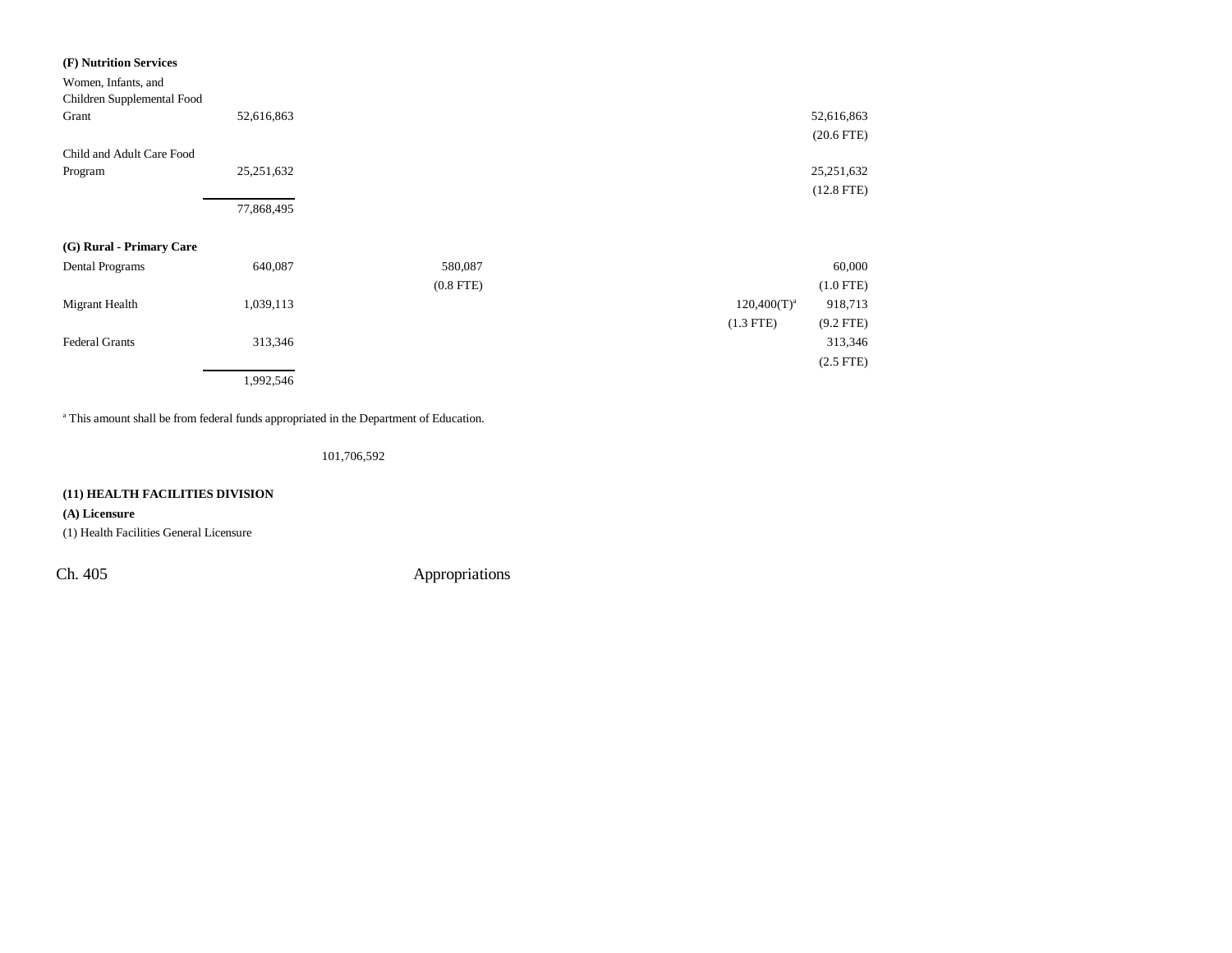|                                 | <b>APPROPRIATION FROM</b> |             |  |         |    |                       |              |                               |                                                |  |                                       |                                |
|---------------------------------|---------------------------|-------------|--|---------|----|-----------------------|--------------|-------------------------------|------------------------------------------------|--|---------------------------------------|--------------------------------|
|                                 | ITEM &<br><b>SUBTOTAL</b> |             |  |         |    |                       | <b>TOTAL</b> | <b>GENERAL</b><br><b>FUND</b> | <b>GENERAL</b><br><b>FUND</b><br><b>EXEMPT</b> |  | CASH<br><b>FUNDS</b><br><b>EXEMPT</b> | <b>FEDERAL</b><br><b>FUNDS</b> |
|                                 | \$                        | \$          |  | \$      | \$ | \$                    | \$           | \$                            |                                                |  |                                       |                                |
|                                 |                           |             |  |         |    |                       |              |                               |                                                |  |                                       |                                |
| <b>Personal Services</b>        |                           | 218,132     |  | 124,935 |    | $93,197$ <sup>a</sup> |              |                               |                                                |  |                                       |                                |
|                                 |                           | $(5.0$ FTE) |  |         |    |                       |              |                               |                                                |  |                                       |                                |
| <b>Operating Expenses</b>       |                           | 4,200       |  |         |    | $4,200^{\rm a}$       |              |                               |                                                |  |                                       |                                |
| <b>Indirect Cost Assessment</b> |                           | 19,758      |  |         |    | 19,758 <sup>a</sup>   |              |                               |                                                |  |                                       |                                |
|                                 |                           | 242,090     |  |         |    |                       |              |                               |                                                |  |                                       |                                |

a Of these amounts, \$86,232 shall be from the Health Facilities General Licensure Cash Fund pursuant to Section 25-3-103.1, C.R.S. and \$30,923 shall be from various sources of cash funds from within the division.

| (2) Personal Care Boarding Facilities |             |        |                   |            |
|---------------------------------------|-------------|--------|-------------------|------------|
| <b>Personal Services</b>              | 201,827     | 61,698 | $130,095^{\rm a}$ | $10,034^t$ |
|                                       | $(3.3$ FTE) |        |                   |            |
| <b>Operating Expenses</b>             | 5,566       |        | $5,566^{\circ}$   |            |
| <b>Indirect Cost Assessment</b>       | 23,891      |        | $23,891^{\circ}$  |            |
|                                       | 231.284     |        |                   |            |

<sup>a</sup> These amounts shall be from the Personal Care Boarding Home Cash Fund pursuant to Section 25-27-107.5, C.R.S.

b This amount shall be from reserves in the Personal Care Boarding Home Cash Fund.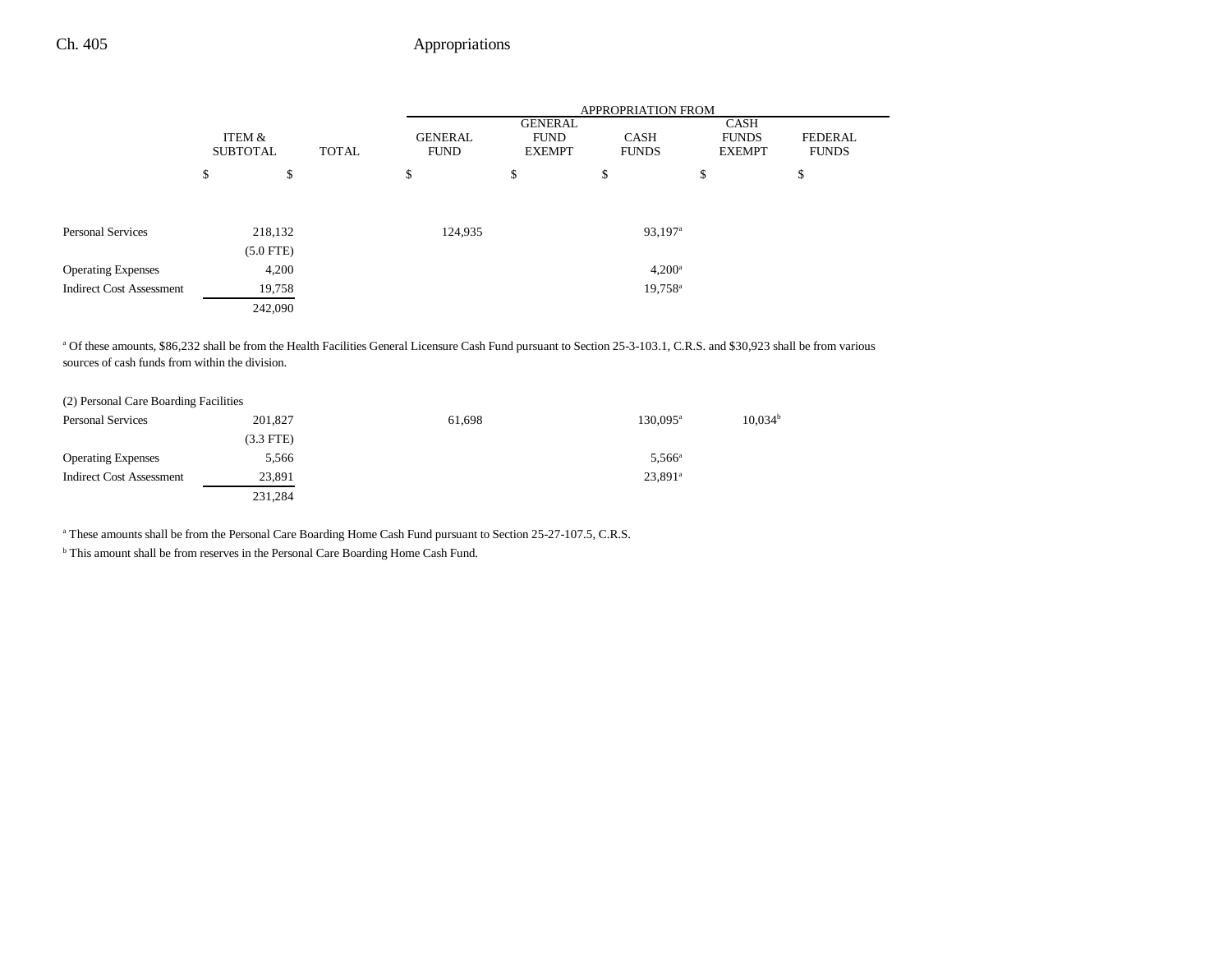| <b>Personal Services</b>        | 156.648     | 156.648 <sup>a</sup> |
|---------------------------------|-------------|----------------------|
|                                 | $(0.9$ FTE) |                      |
| <b>Operating Expenses</b>       | 335         | 335 <sup>a</sup>     |
| <b>Indirect Cost Assessment</b> | 7,202       | $7.202^{\rm a}$      |
|                                 | 164,185     |                      |

<sup>a</sup> These amounts shall be from the Medication Administration Cash Fund pursuant to Section 25-1-107(1)(ee)(V)(A), C.R.S.

| (B) Medicaid/Medicare Certification Program |              |                    |           |
|---------------------------------------------|--------------|--------------------|-----------|
| <b>Personal Services</b>                    | 4,876,803    | $2,783,512(T)^{a}$ | 2,093,291 |
|                                             | $(81.7$ FTE) |                    |           |
| <b>Operating Expenses</b>                   | 522,808      | $216,613(T)^{a}$   | 306,195   |
| <b>Indirect Cost Assessment</b>             | 1,038,827    | $524.486(T)^a$     | 514,341   |
|                                             | 6,438,438    |                    |           |

<sup>a</sup> These amounts shall be from Medicaid funds appropriated in the Department of Health Care Policy and Financing.

7,075,997

### **(12) EMERGENCY MEDICAL SERVICES AND PREVENTION DIVISION**

### **(A) Emergency Medical Services and Injury**

| (1) Program and Administration |         |                       |
|--------------------------------|---------|-----------------------|
| <b>Personal Services</b>       | 758.665 | 758.665 <sup>a</sup>  |
|                                |         | $(11.0$ FTE)          |
| <b>Operating Expenses</b>      | 30,237  | $30.237$ <sup>a</sup> |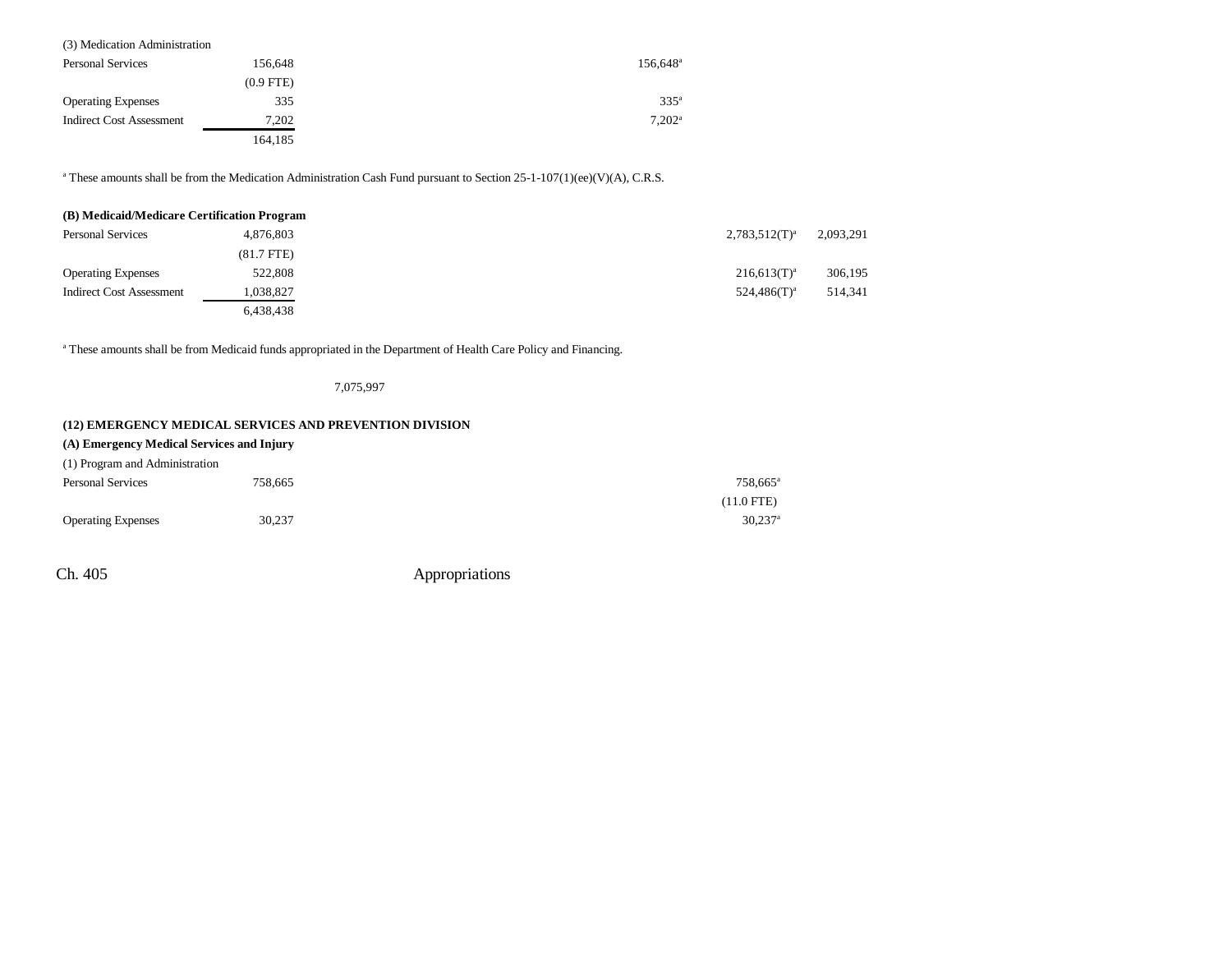|                                                                                                                                                                                                                             |                                           |                      |                               |                                                |    | APPROPRIATION FROM                           |                                |    |
|-----------------------------------------------------------------------------------------------------------------------------------------------------------------------------------------------------------------------------|-------------------------------------------|----------------------|-------------------------------|------------------------------------------------|----|----------------------------------------------|--------------------------------|----|
|                                                                                                                                                                                                                             | ITEM &<br><b>TOTAL</b><br><b>SUBTOTAL</b> |                      | <b>GENERAL</b><br><b>FUND</b> | <b>GENERAL</b><br><b>FUND</b><br><b>EXEMPT</b> |    | <b>CASH</b><br><b>FUNDS</b><br><b>EXEMPT</b> | <b>FEDERAL</b><br><b>FUNDS</b> |    |
|                                                                                                                                                                                                                             | \$                                        | \$                   |                               | \$                                             | \$ | \$                                           | \$                             | \$ |
| <b>Indirect Cost Assessment</b>                                                                                                                                                                                             |                                           | 292,275<br>1,081,177 |                               |                                                |    | 82,544 <sup>b</sup>                          | $209,731$ <sup>a</sup>         |    |
| <sup>a</sup> These amounts shall be from the Emergency Medical Services Account in the Highway Users Tax Fund pursuant to Section 25-3.5-603, C.R.S.<br><sup>b</sup> This amount shall be from the Trauma System Cash Fund. |                                           |                      |                               |                                                |    |                                              |                                |    |
| (2) Improvements to County<br><b>Emergency Medical</b>                                                                                                                                                                      |                                           |                      |                               |                                                |    |                                              |                                |    |
| Services                                                                                                                                                                                                                    |                                           | 950,817              |                               |                                                |    |                                              | 950,817 <sup>a</sup>           |    |
| <sup>a</sup> This amount shall be from the Emergency Medical Services Account in the Highway Users Tax Fund pursuant to Section 25-3.5-603, C.R.S.                                                                          |                                           |                      |                               |                                                |    |                                              |                                |    |
| (3) Emergency Medical<br>Services Grant Program                                                                                                                                                                             |                                           | 2,762,976            |                               |                                                |    |                                              | 2,762,976 <sup>a</sup>         |    |
| <sup>a</sup> This amount shall be from the Emergency Medical Services Account in the Highway Users Tax Fund pursuant to Section 25-3.5-603, C.R.S.                                                                          |                                           |                      |                               |                                                |    |                                              |                                |    |
| (4) Trauma Facility Designation                                                                                                                                                                                             |                                           |                      |                               |                                                |    |                                              |                                |    |
| Personal Services                                                                                                                                                                                                           |                                           | 359,892              |                               |                                                |    | 359.892 <sup>a</sup>                         |                                |    |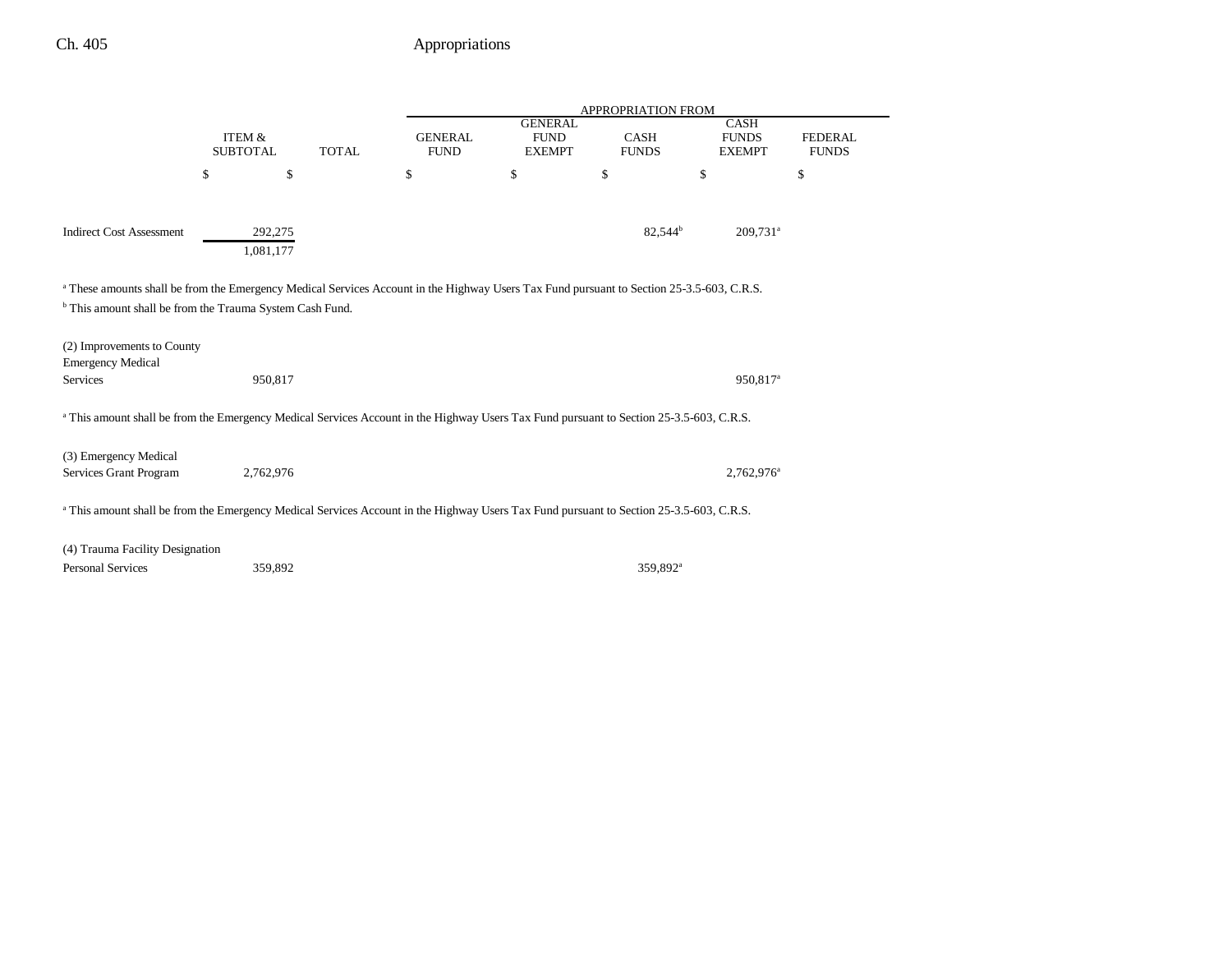|                                         |           | $(2.1$ FTE)                                                                                                 |                        |
|-----------------------------------------|-----------|-------------------------------------------------------------------------------------------------------------|------------------------|
| <b>Operating Expenses</b>               | 25,038    | $25,038^a$                                                                                                  |                        |
|                                         | 384,930   |                                                                                                             |                        |
|                                         |           |                                                                                                             |                        |
|                                         |           | <sup>a</sup> These amounts shall be from the Trauma System Cash Fund pursuant to Section 25-3.5-705, C.R.S. |                        |
| (5) Federal Grants                      | 70,553    |                                                                                                             | 70,553                 |
|                                         |           |                                                                                                             |                        |
| (B) Prevention Programs                 |           |                                                                                                             |                        |
| (1) Programs and Administration         |           |                                                                                                             |                        |
| <b>Personal Services</b>                | 886,391   | 117,189                                                                                                     | 769,202 <sup>a</sup>   |
|                                         |           | $(2.0$ FTE)                                                                                                 | $(11.7$ FTE)           |
| <b>Operating Expenses</b>               | 666,853   | 2,000                                                                                                       | 664,853 <sup>a</sup>   |
| <b>Indirect Cost Assessment</b>         | 587,240   |                                                                                                             | 587,240 <sup>a</sup>   |
|                                         | 2,140,484 |                                                                                                             |                        |
|                                         |           |                                                                                                             |                        |
|                                         |           | <sup>a</sup> Of these amounts, \$824,698 shall be from the Preventive Health Services Block Grant.          |                        |
|                                         |           |                                                                                                             |                        |
| (2) Cancer Registry                     |           |                                                                                                             |                        |
| <b>Personal Services</b>                | 522,655   | 183,057                                                                                                     | 339,598                |
|                                         |           | $(2.0$ FTE)                                                                                                 | $(8.0$ FTE)            |
| <b>Operating Expenses</b>               | 76,831    | 43,990                                                                                                      | 32,841                 |
|                                         | 599,486   |                                                                                                             |                        |
|                                         |           |                                                                                                             |                        |
| (3) Chronic Disease and                 |           |                                                                                                             |                        |
| Cancer Prevention Grants <sup>221</sup> | 5,122,459 |                                                                                                             | $8,000^a$<br>5,114,459 |
|                                         |           |                                                                                                             |                        |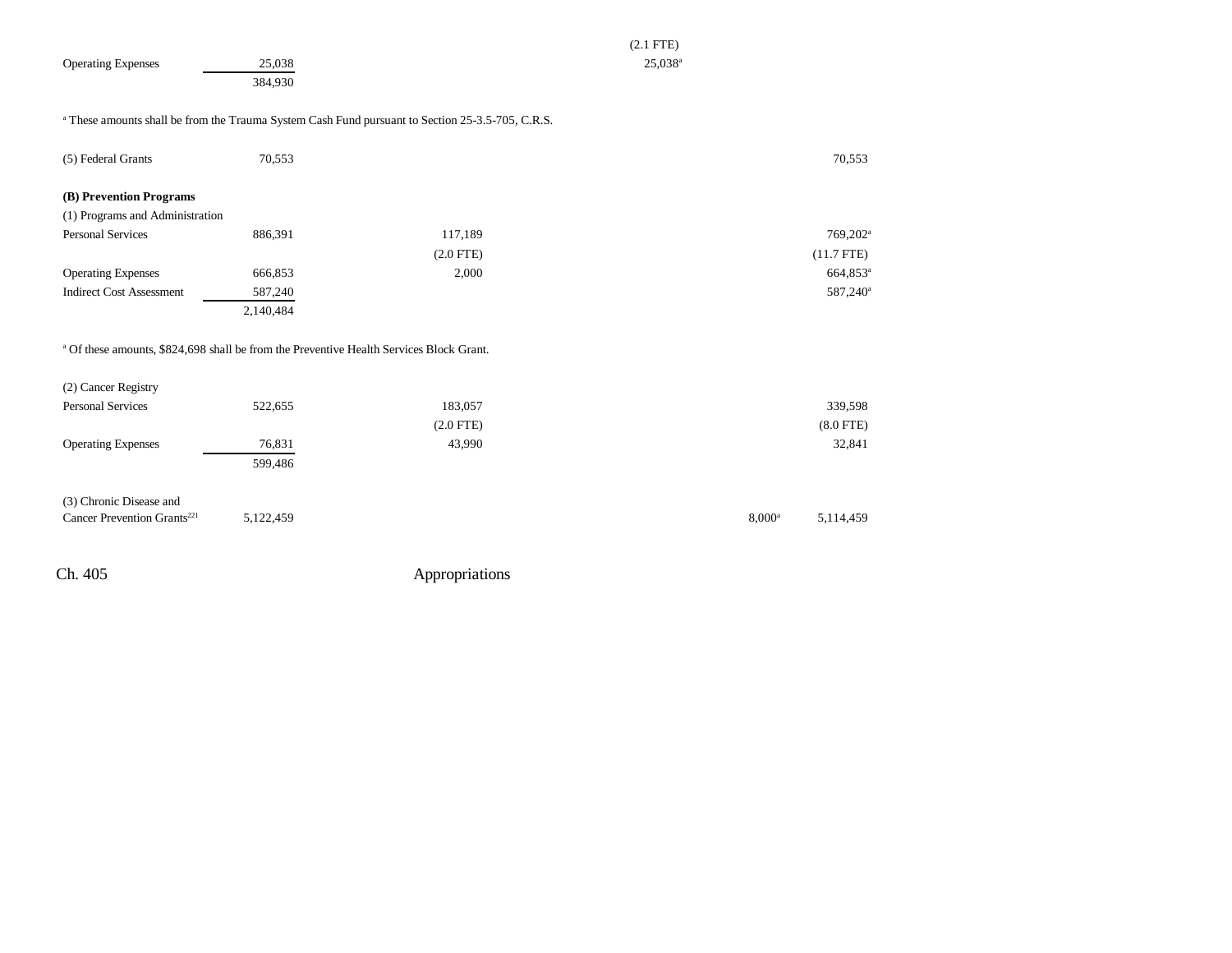|                                                                                                                                                |                           |    |               | <b>APPROPRIATION FROM</b>     |                                                |                             |                                              |                                |  |
|------------------------------------------------------------------------------------------------------------------------------------------------|---------------------------|----|---------------|-------------------------------|------------------------------------------------|-----------------------------|----------------------------------------------|--------------------------------|--|
|                                                                                                                                                | ITEM &<br><b>SUBTOTAL</b> |    | <b>TOTAL</b>  | <b>GENERAL</b><br><b>FUND</b> | <b>GENERAL</b><br><b>FUND</b><br><b>EXEMPT</b> | <b>CASH</b><br><b>FUNDS</b> | <b>CASH</b><br><b>FUNDS</b><br><b>EXEMPT</b> | <b>FEDERAL</b><br><b>FUNDS</b> |  |
|                                                                                                                                                | \$                        | \$ |               | \$                            | \$                                             | \$                          | \$                                           | \$                             |  |
|                                                                                                                                                |                           |    |               |                               |                                                |                             |                                              |                                |  |
|                                                                                                                                                |                           |    |               |                               |                                                |                             |                                              | $(33.8$ FTE)                   |  |
| <sup>a</sup> This amount shall be from donations and grants received by the Breast Cancer Screening Fund pursuant to Section 25-4-1503, C.R.S. |                           |    |               |                               |                                                |                             |                                              |                                |  |
|                                                                                                                                                |                           |    | 13,112,882    |                               |                                                |                             |                                              |                                |  |
| <b>TOTALS PART XVI</b>                                                                                                                         |                           |    |               |                               |                                                |                             |                                              |                                |  |
| (PUBLIC HEALTH AND                                                                                                                             |                           |    |               |                               |                                                |                             |                                              |                                |  |
| ENVIRONMENT) <sup>5, 6, 20</sup>                                                                                                               |                           |    | \$226,129,002 | \$23,558,378                  |                                                | $$22,341,336^a$             | <del>\$33,125,443</del>                      | \$147,103,845                  |  |
|                                                                                                                                                |                           |    | \$226,535,756 | \$23,562,669                  |                                                |                             | \$33,527,906 <sup>b</sup>                    |                                |  |

a Of this amount, \$1,310,853 contains an (H) notation.

<sup>b</sup> Of this amount, \$20,961,905 \$21,364,368 contains a (T) notation, \$35,530 contains an (L) notation, and \$2,450,510 contains an (H) notation.

**FOOTNOTES** -- The following statements are referenced to the numbered footnotes throughout section 2.

5 (Governor lined through this provision. See L. 99, p. 2245.)

6 All Departments, Totals -- The General Assembly requests that copies of all reports requested in other footnotes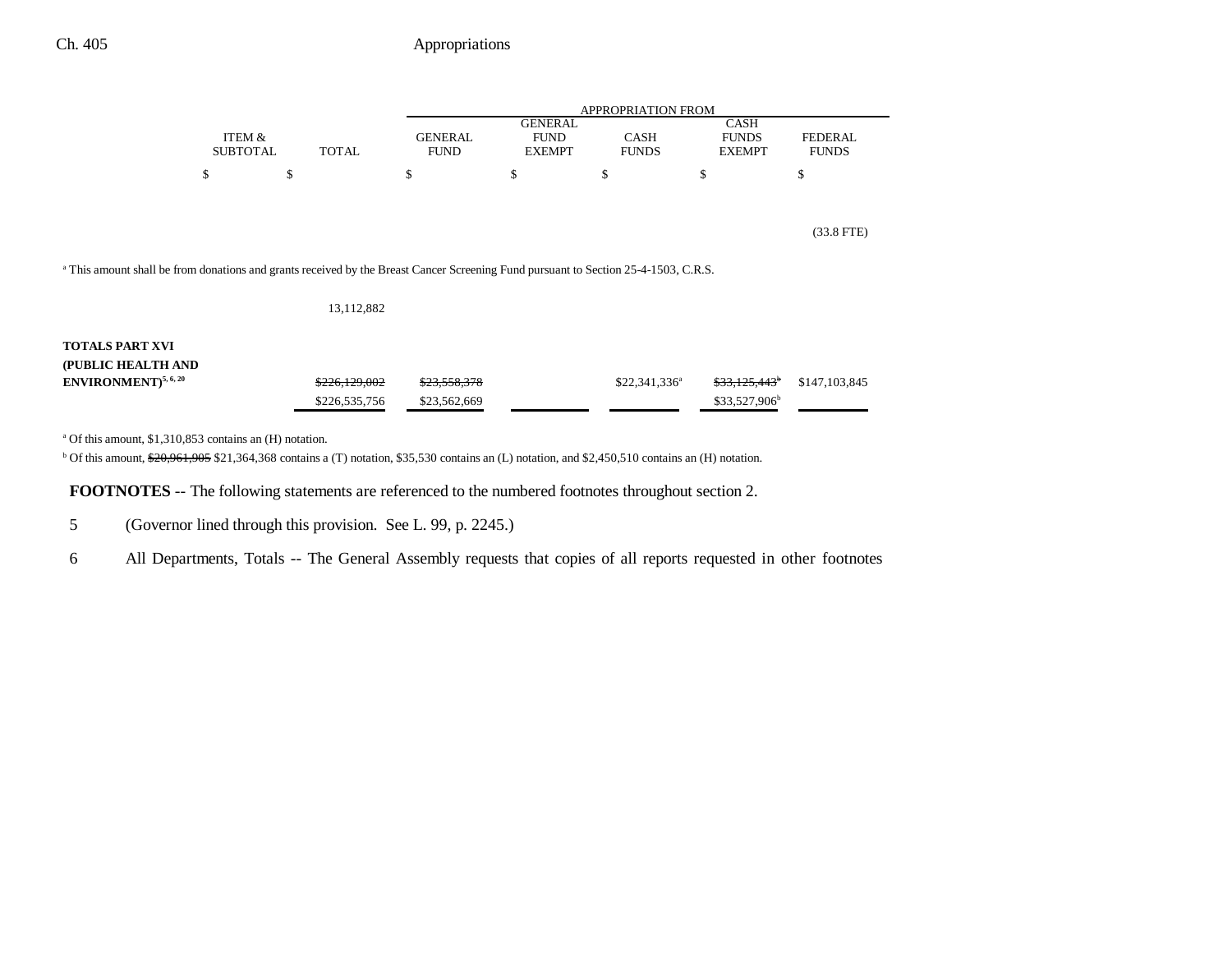contained in this act be delivered to the Joint Budget Committee and the majority and minority leadership in each house of the General Assembly. Each principal department of the state shall produce its rules and regulations in an electronic format that is suitable for public access through electronic means. Such rules and regulations in such format shall be submitted to the Office of Legislative Legal Services for publishing on the Internet. It is the intent of the General Assembly that this be done within existing resources.

- 20 Department of Corrections; Department of Education; Department of Human Services; Department of Public Health and Environment; and Department of Public Safety, Totals -- The General Assembly has included an inflationary increase for food and medical expenses in FY 1999-2000. These increases are provided separately from any reductions to the Department's operating budget.
- 157 Department of Law, Special Purpose, Comprehensive Environmental Response, Compensation and Liability Act Contracts; Department of Natural Resources, Executive Director's Office, Comprehensive Environmental Response, Compensation and Liability Act; and Department of Public Health and Environment, Hazardous Materials and Waste Management Division, Contaminated Site Cleanups -- The departments are requested to cooperate in the preparation of a report detailing each department's expenditures for CERCLA contracts. The report should include a case-by-case itemization of actual, estimated, and requested funding for personal services, contract services, operating expenses, and other costs. The report should be prepared annually and should be submitted with each department's budget request.
- 158 Department of Law, Special Purpose, Comprehensive Environmental Response, Compensation and Liability Act Contracts; and Department of Public Health and Environment, Hazardous Materials and Waste Management Division, Contaminated Site Cleanups -- The departments are requested to cooperate in the preparation of a report analyzing the long-term funding needs of the State in responding to, litigating, and cleaning up CERCLA sites. Since most CERCLA sites are now in the cleanup stage, the report should discuss the possible down-sizing of the State's CERCLA programs.
- 205(Governor lined through this provision. See L. 99, p. 2252.)
- 206 (Governor lined through this provision. See L. 99, p. 2253.)
- 207Department of Public Health and Environment, Center for Health and Environmental Information, Information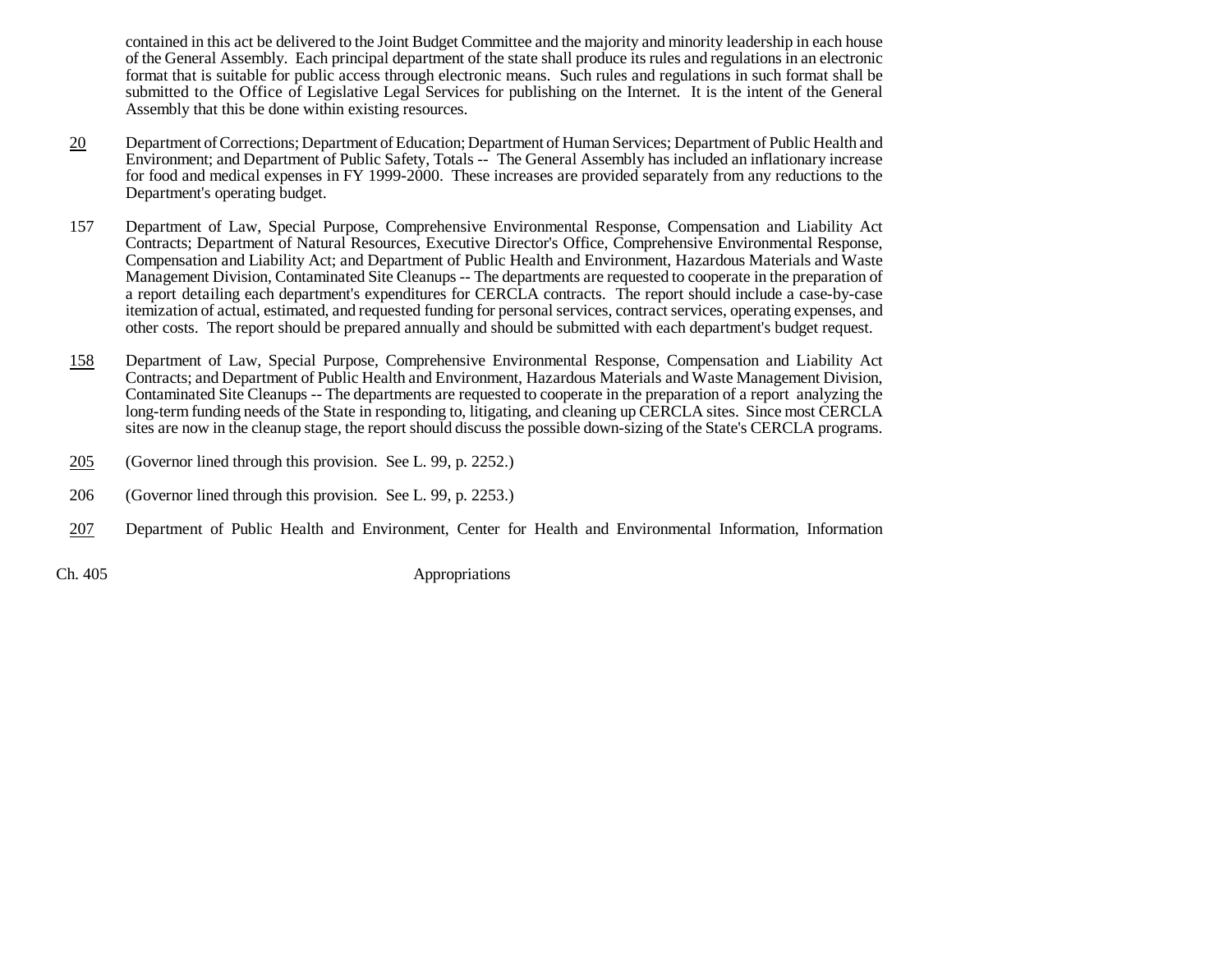|                 |              | APPROPRIATION FROM |               |              |               |              |  |  |  |
|-----------------|--------------|--------------------|---------------|--------------|---------------|--------------|--|--|--|
|                 |              |                    | GENERAL       |              | CASH          |              |  |  |  |
| ITEM &          |              | GENERAL            | <b>FUND</b>   | CASH         | <b>FUNDS</b>  | FEDERAL      |  |  |  |
| <b>SUBTOTAL</b> | <b>TOTAL</b> | <b>FUND</b>        | <b>EXEMPT</b> | <b>FUNDS</b> | <b>EXEMPT</b> | <b>FUNDS</b> |  |  |  |
|                 |              |                    |               |              |               |              |  |  |  |

Technology Services, Information Technology Asset Maintenance -- The Department is requested to provide, with its annual budget submission, a status report on the pilot project for leasing personal computers. The report should include information about the Department's future plan to implement leasing and should be reviewed and approved by the Information Management Commission prior to submission.

- 208 Department of Public Health and Environment, Laboratory and Radiation Services, Emergency Management -- It is the intent of the General Assembly that the Department, when reasonable, pursue recovery of the costs of the program's emergency response efforts in accordance with Section 29-22-103, C.R.S. The Department is requested to include a report in its annual budget submission which details costs of services rendered and amount recovered for each major incident.
- 209(Governor lined through this provision. See L. 99, p. 2253.)
- 210 Department of Public Health and Environment, Air Quality Control Division; and Water Quality Control Division -- The Department is requested to provide the Joint Budget Committee with quarterly revenue and expenditure reports for all activities relating to the regulation of hog farms in accordance with Amendment 14, approved by voters statewide at the 1998 General Election. The first quarterly report should be submitted on or before July 15, 1999, for the immediately preceding three months. Subsequent quarterly reports should be submitted on or before October 15, January 15, and April 15. These reports should compare projected to actual revenues, projected and actual expenditures, and include workload data relevant to expenditures and FTE. The Department is also requested to submit recommendations regarding any statutory changes needed to improve this program.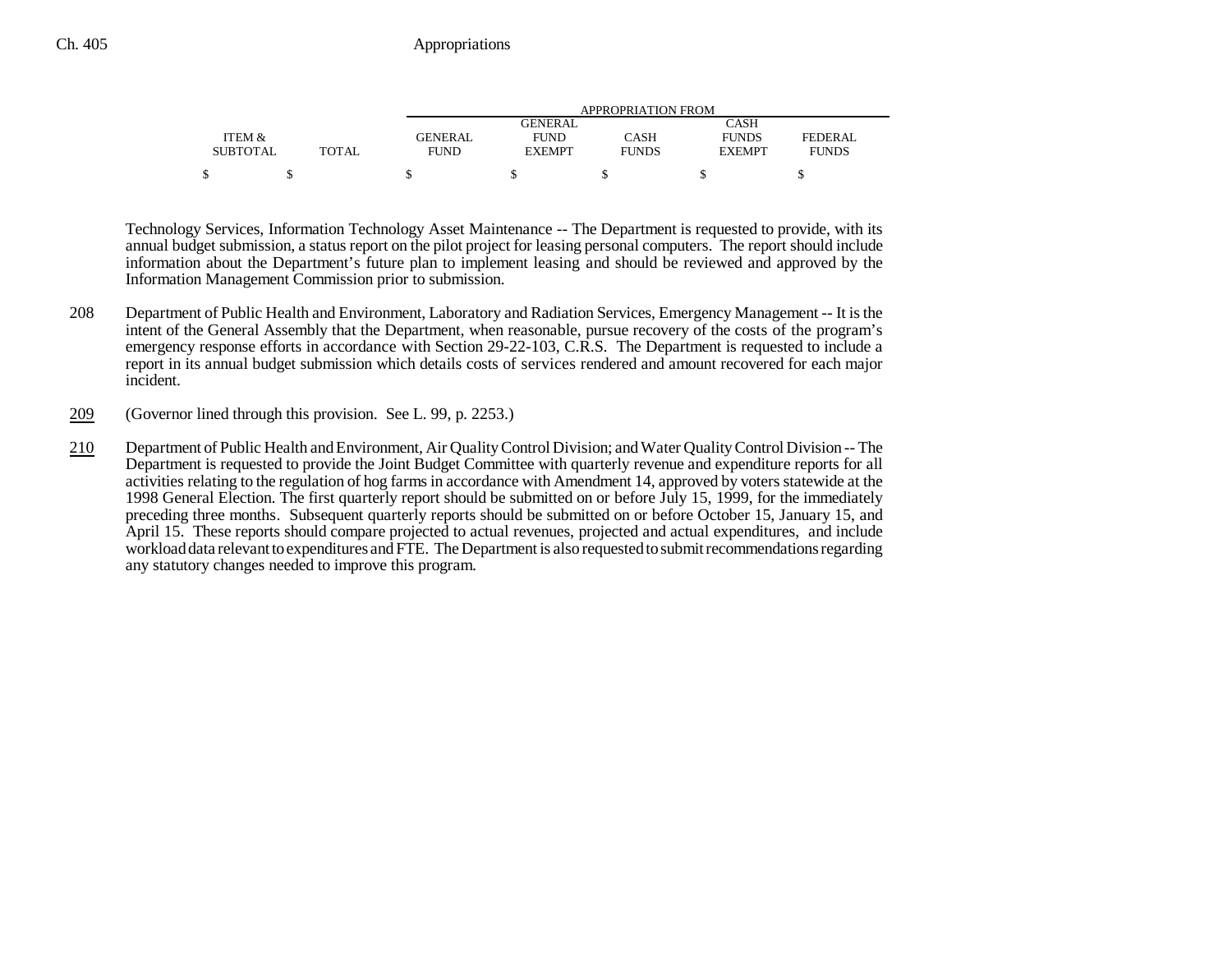- 211 Department of Public Health and Environment, Hazardous Materials and Waste Management Division, Contaminated Site Cleanups -- It is the intent of the General Assembly that the Department work toward the goal of removing Colorado Superfund Cleanup Sites from the federal listing of such sites as soon as possible.
- 212 Department of Public Health and Environment, Hazardous Materials and Waste Management Division, Contaminated Site Cleanups, Contaminated Sites Operation and Maintenance -- The Department is requested to include in its annual budget submission detailed information on the projects included in this line item for the prior year's actual expenditures, the current year estimate, and the request year. This information should include for each project a description, the cost, funding sources, and estimated duration of long-term operations and maintenance. The Department is requested to include any other data it deems pertinent to these projects.
- 213 (Governor lined through this provision. See L. 99, p. 2253.)
- 214 Department of Public Health and Environment, Disease Control and Environmental Epidemiology Division, Special Purpose Disease Control Programs, Immunization -- The Department is requested to provide, with its annual budget submission, detailed information regarding immunization services and funding. This information should include, but not be limited to: the amount and funding source available for each line item where funds are provided to support immunization services, including General Fund dollars, cash funds, cash funds exempt, and federal funds; a description of services provided relative to funding in each line item; an explanation of service delivery, including a distinction between public local or public county, public state, non-profit, and private providers; and the number of patients served in each applicable program.
- 215 Department of Public Health and Environment, Disease Control and Environmental Epidemiology Division, Special Purpose Disease Control Programs, Ryan White Act -- The Department is requested to provide quarterly reporting to the Joint Budget Committee with regard to the AIDS drug assistance program. The first quarterly report should be submitted on or before April 15, 1999, for the immediately preceding three months. Subsequent quarterly reports should be submitted on July 15, October 15, and January 15. Reporting should include, but not be limited to: the total and average monthly number of clients served, with a description of the demographic profile of the client population; the total and average monthly costs to provide pharmaceutical products to those clients; a listing of the pharmaceuticals on the formulary, and manufacturer of each product, and respective average price for a month's supply of each product; the total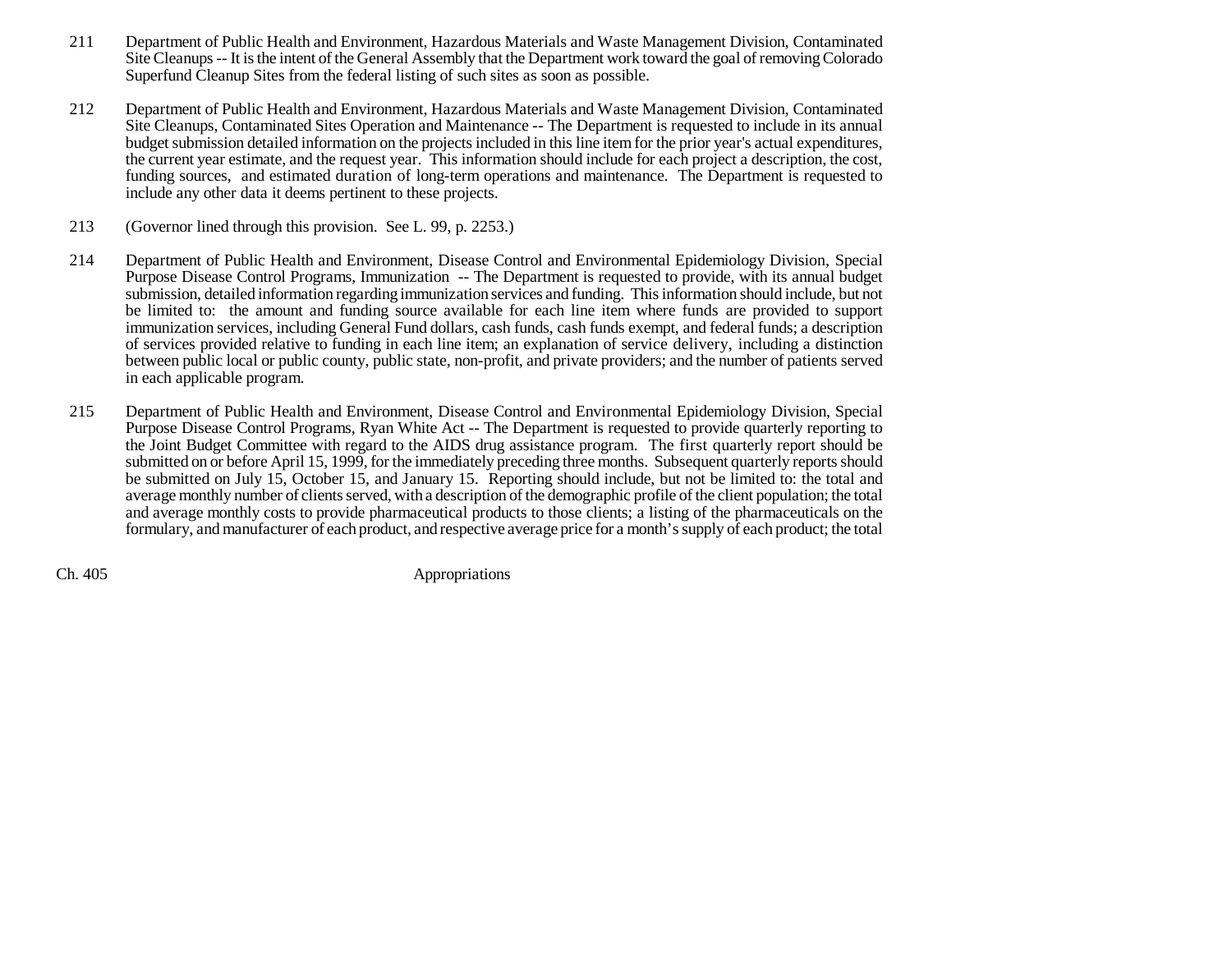|                 |              | APPROPRIATION FROM |               |              |               |              |  |  |  |
|-----------------|--------------|--------------------|---------------|--------------|---------------|--------------|--|--|--|
|                 |              |                    | GENERAL       |              | CASH          |              |  |  |  |
| ITEM &          |              | <b>GENERAL</b>     | <b>FUND</b>   | CASH         | <b>FUNDS</b>  | FEDERAL      |  |  |  |
| <b>SUBTOTAL</b> | <b>TOTAL</b> | FUND               | <b>EXEMPT</b> | <b>FUNDS</b> | <b>EXEMPT</b> | <b>FUNDS</b> |  |  |  |
|                 |              |                    |               |              |               |              |  |  |  |

amount of available funds, including state general fund support, federal Title I and Title II support, and any other source as appropriate.

- 216 Department of Public Health and Environment, Disease Control and Environmental Epidemiology Division, Special Purpose Disease Control Programs, Tuberculosis Control and Treatment -- The Department is requested to provide, with its annual budget submission, a listing of counties which participate in tuberculosis control. Information should include, but not be limited to, the number of patients served for tuberculosis infection and active tuberculosis in each county, the total costs associated with all aspects of treatment and control by county, and a breakout of each revenue source. This information will account for counties' 20 percent match required in Section 25-4-513, C.R.S. This information should be provided for one actual year, the estimate year, and the request year.
- 217 Department of Public Health and Environment, Family and Community Health Services Division, Child, Adolescent, and School Health, Federal Grants -- The Department is requested to provide to the Joint Budget Committee, with its annual budget submission, a detailed plan explaining how federal Maternal Child Health Block Grant abstinence funds are to be used in state FY 1999-2000. This information should include, but is not limited to: the amount and duration of anticipated funding; list of grantees; intent and objectives of associated program(s); targeted program population, including a breakout by age group; and performance measures.
- 218 Department of Public Health and Environment, Family and Community Health Services Division, Women's Health - Family Planning -- Pursuant to Article V, Section 50, of the Colorado Constitution, no public funds shall be used by the State of Colorado, its agencies or political subdivisions to pay or otherwise reimburse, either directly or indirectly, any